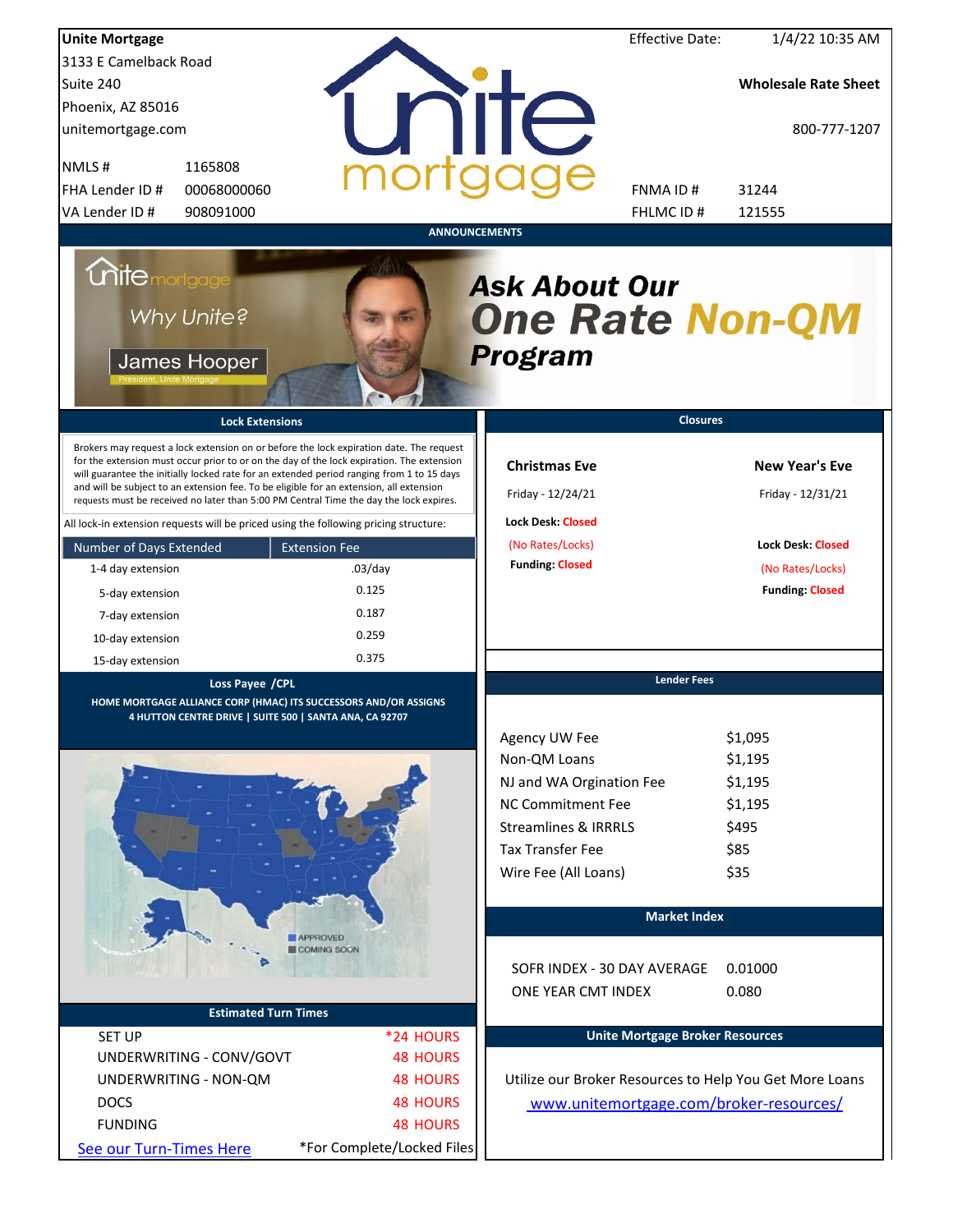

Rates are subject to change without prior notice Not for Public View • For Professional Use Only **Lock Desk**

[locks@unitemtg.com](mailto:locks@unitemtg.com) File Update: 04-Jan-2022

Effective Date: 4-Jan-2022 Price Change Effective: 9:00 AM PST Lock Hours: 9:00 A.M. - 3:00 P.M. PST

# **ONE RATE - DSCR/ Bank Statements**

Price Change Effective: 9:00 AM PST



**24 MO BANK STATEMENT**

## **HIGHLIGHTS**

| $\cdots$              |          |                    |                               |                               |  |  |
|-----------------------|----------|--------------------|-------------------------------|-------------------------------|--|--|
|                       |          | <b>Credit</b>      | $700+$                        | $720+$                        |  |  |
| 4.375                 | 100.0000 | <b>Product</b>     | 30 yr fixed Full Amortization | 30 yr fixed Full Amortization |  |  |
|                       |          | <b>Loan Amount</b> | 300,001-1.0MM                 | 300,001-1.0MM                 |  |  |
|                       |          | <b>DSCR</b>        | $+1.100$                      | Not Applicable                |  |  |
|                       |          |                    | Purchase 70%                  | Purchase 80%                  |  |  |
| 4 MO BANK STATEMENT   |          | <b>Purpose</b>     | Rate-Term 70%                 | Rate-Term 80%                 |  |  |
| <b>25 DAY PRICING</b> |          |                    | Cash-Out 65%                  | Cash-Out 75%                  |  |  |
| <b>RATE</b>           | 30YR FIX | Occupancy          | Non Owner Occupied            | Owner Occupied                |  |  |
|                       |          | <b>ACH</b>         | Required                      | Required                      |  |  |
| 4.125                 | 100.0000 | <b>PPP</b>         | 5 Years                       | None                          |  |  |
|                       |          | <b>Reserves</b>    | 12 Month PITIA                | 12 Month PITIA                |  |  |
|                       |          | <b>Escrows</b>     | Required                      | Required                      |  |  |
|                       |          | <b>Property</b>    | Single Unit only              | Single Unit Only              |  |  |
|                       |          |                    |                               |                               |  |  |

### **No Hits for LLPAs !!!**

## **DSCR PRIME PLUS**

| <b>30 DAY PRICING</b> |                |                 |  |  |  |  |  |
|-----------------------|----------------|-----------------|--|--|--|--|--|
| <b>RATE</b>           | <b>5/6 ARM</b> | <b>30YR FIX</b> |  |  |  |  |  |
| 6.250                 | 105.6250       | 105.3750        |  |  |  |  |  |
| 6.125                 | 105.3750       | 105.1250        |  |  |  |  |  |
| 6.000                 | 105.1250       | 104.8750        |  |  |  |  |  |
| 5.875                 | 104.8750       | 104.6250        |  |  |  |  |  |
| 5.750                 | 104.6250       | 104.3750        |  |  |  |  |  |
| 5.625                 | 104.3750       | 104.1250        |  |  |  |  |  |
| 5.500                 | 104.1250       | 103.8750        |  |  |  |  |  |
| 5.375                 | 103.8750       | 103.6250        |  |  |  |  |  |
| 5.250                 | 103.6250       | 103.3750        |  |  |  |  |  |
| 5.125                 | 103.3750       | 103.1250        |  |  |  |  |  |
| 5.000                 | 103.1250       | 102.8750        |  |  |  |  |  |
| 4.875                 | 102.8750       | 102.6250        |  |  |  |  |  |
| 4.750                 | 102.5000       | 102.2500        |  |  |  |  |  |
| 4625                  | 102.1250       | 101.8750        |  |  |  |  |  |
| 4.500                 | 101.7500       | 101.5000        |  |  |  |  |  |
| 4.375                 | 101.3750       | 101.1250        |  |  |  |  |  |
| 4250                  | 100.8750       | 100.6250        |  |  |  |  |  |
| 4.125                 | 100.3750       | 100.1250        |  |  |  |  |  |

| MAX PRICING (Lower of Price or Premium) |          |
|-----------------------------------------|----------|
| No Prepay - Hard                        | 100,5000 |
| 1yr Prepay - Hard                       | 100.7500 |
| 2yr Prepay - Hard                       | 101.0000 |
| 3yr Prepay - Hard                       | 101.2500 |
| 4yr Prepay - Hard                       | 101.5000 |
| 5yr Prepay - Hard                       | 101.7500 |

| <b>ARM MARGIN</b> |             |  |  |  |  |  |  |
|-------------------|-------------|--|--|--|--|--|--|
| 5.000             | <b>SOFR</b> |  |  |  |  |  |  |
|                   |             |  |  |  |  |  |  |

| <b>LOCK FEES</b>        |         |  |  |  |  |  |  |
|-------------------------|---------|--|--|--|--|--|--|
| Relock Fee:             | .250    |  |  |  |  |  |  |
| Extension Fee Per Diem: | .030    |  |  |  |  |  |  |
| <b>Extension Max:</b>   | 15 Days |  |  |  |  |  |  |
|                         |         |  |  |  |  |  |  |

| LTV<br><b>5/6 ARM</b><br><b>RATE</b><br>30YR FIX<br><b>Credit Score</b><br>105.6250<br>105.3750<br><b>Documentation</b><br>50.01-55<br>55.01-60<br>6.250<br>00.01-50<br>60.01-65<br>65.01-70<br>$\geq 780$<br>105.3750<br>6.125<br>105.1250<br>(0.250)<br>(0.375)<br>(0.500)<br>(0.625)<br>(0.875)<br>(1.125)<br>104.8750<br>760 - 779<br>6.000<br>105.1250<br>(0.375)<br>(0.375)<br>(0.625)<br>(0.875)<br>(1.000)<br>(1.375)<br>104.8750<br>104.6250<br>740 - 759<br>5.875<br>(0.375)<br>(0.500)<br>(0.750)<br>(1.000)<br>(1.250)<br>(1.625)<br><b>DSCR</b><br>104.6250<br>104.3750<br>720 - 739<br>(0.500)<br>(0.625)<br>(0.875)<br>(1.500)<br>(2.000)<br>5.750<br>(1.125)<br>700 - 719<br>5.625<br>104.3750<br>104.1250<br>(0.625)<br>(0.750)<br>(1.000)<br>(1.375)<br>(1.875)<br>#N/A<br>103.8750<br>680 - 699<br>5.500<br>104.1250<br>(0.875)<br>(1.000)<br>(1.250)<br>(1.750)<br>#N/A<br>#N/A<br>660 - 679<br>$\#N/A$<br>5.375<br>103.8750<br>103.6250<br>(1.375)<br>(1.500)<br>(1.625)<br>(2.250)<br>#N/A<br>103.6250<br>103.3750<br>5/6 40yr ARM SOFR<br>5.250<br>(0.250)<br>(0.250)<br>(0.250)<br>(0.250)<br>(0.250)<br>(0.250)<br>Product<br>5.125<br>103.3750<br>103.1250<br>40yr Fixed<br>(0.250)<br>(0.250)<br>(0.250)<br>(0.250)<br>(0.250)<br>(0.250)<br>Interest-Only<br>102.8750<br>5.000<br>103.1250<br>(0.250)<br>(0.250)<br>(0.375)<br>(0.500)<br>(0.625)<br>(0.750)<br>102.8750<br>102.6250<br>150,000-200k<br>4.875<br>(0.500)<br>(0.500)<br>(0.500)<br>(0.500)<br>(0.500)<br>(0.750)<br>102.5000<br>102.2500<br>200,001-300k<br>4.750<br>0.000<br>0.000<br>0.000<br>0.000<br>(0.250)<br>(0.250)<br>300,001-1.0m<br>102.1250<br>101.8750<br>0.000<br>0.000<br>0.000<br>0.000<br>0.000<br>0.000<br>4.625<br>4.500<br>101.7500<br>101.5000<br><b>Loan Amount</b><br>1,000,001-1.5m<br>(0.250)<br>(0.250)<br>(0.250)<br>(0.250)<br>(0.250)<br>(0.250)<br>1,500,001-2.0m<br>4.375<br>101.3750<br>101.1250<br>(0.500)<br>(0.500)<br>(0.500)<br>$\#N/A$<br>$\#N/A$<br>$\#N/A$<br>2,000,001-2.5m<br>4.250<br>100.8750<br>100.6250<br>(0.750)<br>(0.750)<br>(0.750)<br>$\#N/A$<br>$\#N/A$<br>#N/A<br>100.3750<br>100.1250<br>2,500,001-3.0m<br>(0.750)<br>(0.750)<br>4.125<br>(0.750)<br>$\#N/A$<br>#N/A<br>#N/A<br>$DSCR \geq 1.5$<br>0.250<br>0.250<br>0.250<br>0.250<br>0.250<br>0.250<br><b>DSCR</b><br>DSCR 1.25-1.49<br>0.250<br>MAX PRICING (Lower of Price or Premium)<br>0.250<br>0.250<br>0.250<br>0.250<br>0.250<br>DSCR 1.10-1.24<br>0.000<br>0.000<br>No Prepay - Hard<br>100.5000<br>0.000<br>0.000<br>0.000<br>0.000<br>100.7500<br>Cash-Out<br>#N/A<br>#N/A<br>1yr Prepay - Hard<br><b>Purpose</b><br>(0.250)<br>(0.375)<br>(0.375)<br>(0.375)<br>101.0000<br>Condo-Warrantable<br>2yr Prepay - Hard<br>(0.250)<br>(0.250)<br>(0.250)<br>(0.250)<br>(0.500)<br>(0.500)<br><b>Property Type</b><br>Condo-NonWarrantable<br>3yr Prepay - Hard<br>101.2500<br>(0.500)<br>(0.500)<br>(0.500)<br>(0.500)<br>#N/A<br>#N/A<br>2-4 Unit<br>4yr Prepay - Hard<br>101.5000<br>(0.250)<br>$\#N/A$<br>(0.250)<br>(0.250)<br>(0.250)<br>$\#N/A$<br>101.7500<br><b>Credit / Housing History</b><br>1x30x12<br>5yr Prepay - Hard<br>(0.750)<br>(0.750)<br>(0.750)<br>(0.750)<br>(0.750)<br>(0.750)<br>ACH<br>0.125<br>0.125<br>0.125<br>0.125<br>0.125<br>0.125<br><b>Other Miscellaneous</b><br><b>ARM MARGIN</b><br>No Escrows (No HPML)<br>(0.150)<br>(0.150)<br>(0.150)<br>(0.150)<br>(0.150)<br>(0.150)<br>5.000<br>No Prepay<br>SOFR<br>(1.500)<br>(1.500)<br>(1.500)<br>(1.500)<br>(1.500)<br>(1.500)<br>(1.000)<br>(1.000)<br>(1.000)<br>(1.000)<br>(1.000)<br>(1.000)<br>1yr Prepay<br>(0.500)<br>(0.500)<br>(0.500)<br>(0.500)<br>(0.500)<br>(0.500)<br>2yr Prepay<br><b>Prepay Penalty</b><br><b>LOCK FEES</b><br>0.000<br>0.000<br>0.000<br>0.000<br>0.000<br>0.000<br><b>3yr Prepay</b><br>Relock Fee:<br>.250<br>0.375<br>0.375<br>0.375<br>0.375<br>0.375<br>0.375<br>4yr Prepay<br>.030<br>Extension Fee Per Diem:<br>0.750<br>0.750<br>0.750<br>0.750<br>0.750<br>0.750<br><b>5yr Prepay</b><br><b>Extension Max:</b><br>25 Day<br>0.000<br>0.000<br>0.000<br>0.000<br>0.000<br>0.000<br>15 Days<br><b>Lock Term</b><br>40 Day<br>(0.150)<br>(0.150)<br>(0.150)<br>(0.150)<br>(0.150)<br>(0.150)<br>55 Day<br>#N/A<br>#N/A<br>#N/A<br>#N/A<br>#N/A<br>#N/A | <b>PRICING ADJUSTMENTS</b><br><b>30 DAY PRICING</b> |  |  |  |  |  |  |  |  |  |
|--------------------------------------------------------------------------------------------------------------------------------------------------------------------------------------------------------------------------------------------------------------------------------------------------------------------------------------------------------------------------------------------------------------------------------------------------------------------------------------------------------------------------------------------------------------------------------------------------------------------------------------------------------------------------------------------------------------------------------------------------------------------------------------------------------------------------------------------------------------------------------------------------------------------------------------------------------------------------------------------------------------------------------------------------------------------------------------------------------------------------------------------------------------------------------------------------------------------------------------------------------------------------------------------------------------------------------------------------------------------------------------------------------------------------------------------------------------------------------------------------------------------------------------------------------------------------------------------------------------------------------------------------------------------------------------------------------------------------------------------------------------------------------------------------------------------------------------------------------------------------------------------------------------------------------------------------------------------------------------------------------------------------------------------------------------------------------------------------------------------------------------------------------------------------------------------------------------------------------------------------------------------------------------------------------------------------------------------------------------------------------------------------------------------------------------------------------------------------------------------------------------------------------------------------------------------------------------------------------------------------------------------------------------------------------------------------------------------------------------------------------------------------------------------------------------------------------------------------------------------------------------------------------------------------------------------------------------------------------------------------------------------------------------------------------------------------------------------------------------------------------------------------------------------------------------------------------------------------------------------------------------------------------------------------------------------------------------------------------------------------------------------------------------------------------------------------------------------------------------------------------------------------------------------------------------------------------------------------------------------------------------------------------------------------------------------------------------------------------------------------------------------------------------------------------------------------------------------------------------------------------------------------------------------------------------------------------------------------------------------------------------------------------------------------------------------------------------------------------------------------------------------------------------------------------------------------------------------------------------------------------------------------------------------|-----------------------------------------------------|--|--|--|--|--|--|--|--|--|
| 70.01-75                                                                                                                                                                                                                                                                                                                                                                                                                                                                                                                                                                                                                                                                                                                                                                                                                                                                                                                                                                                                                                                                                                                                                                                                                                                                                                                                                                                                                                                                                                                                                                                                                                                                                                                                                                                                                                                                                                                                                                                                                                                                                                                                                                                                                                                                                                                                                                                                                                                                                                                                                                                                                                                                                                                                                                                                                                                                                                                                                                                                                                                                                                                                                                                                                                                                                                                                                                                                                                                                                                                                                                                                                                                                                                                                                                                                                                                                                                                                                                                                                                                                                                                                                                                                                                                                                   |                                                     |  |  |  |  |  |  |  |  |  |
|                                                                                                                                                                                                                                                                                                                                                                                                                                                                                                                                                                                                                                                                                                                                                                                                                                                                                                                                                                                                                                                                                                                                                                                                                                                                                                                                                                                                                                                                                                                                                                                                                                                                                                                                                                                                                                                                                                                                                                                                                                                                                                                                                                                                                                                                                                                                                                                                                                                                                                                                                                                                                                                                                                                                                                                                                                                                                                                                                                                                                                                                                                                                                                                                                                                                                                                                                                                                                                                                                                                                                                                                                                                                                                                                                                                                                                                                                                                                                                                                                                                                                                                                                                                                                                                                                            |                                                     |  |  |  |  |  |  |  |  |  |
|                                                                                                                                                                                                                                                                                                                                                                                                                                                                                                                                                                                                                                                                                                                                                                                                                                                                                                                                                                                                                                                                                                                                                                                                                                                                                                                                                                                                                                                                                                                                                                                                                                                                                                                                                                                                                                                                                                                                                                                                                                                                                                                                                                                                                                                                                                                                                                                                                                                                                                                                                                                                                                                                                                                                                                                                                                                                                                                                                                                                                                                                                                                                                                                                                                                                                                                                                                                                                                                                                                                                                                                                                                                                                                                                                                                                                                                                                                                                                                                                                                                                                                                                                                                                                                                                                            |                                                     |  |  |  |  |  |  |  |  |  |
|                                                                                                                                                                                                                                                                                                                                                                                                                                                                                                                                                                                                                                                                                                                                                                                                                                                                                                                                                                                                                                                                                                                                                                                                                                                                                                                                                                                                                                                                                                                                                                                                                                                                                                                                                                                                                                                                                                                                                                                                                                                                                                                                                                                                                                                                                                                                                                                                                                                                                                                                                                                                                                                                                                                                                                                                                                                                                                                                                                                                                                                                                                                                                                                                                                                                                                                                                                                                                                                                                                                                                                                                                                                                                                                                                                                                                                                                                                                                                                                                                                                                                                                                                                                                                                                                                            |                                                     |  |  |  |  |  |  |  |  |  |
|                                                                                                                                                                                                                                                                                                                                                                                                                                                                                                                                                                                                                                                                                                                                                                                                                                                                                                                                                                                                                                                                                                                                                                                                                                                                                                                                                                                                                                                                                                                                                                                                                                                                                                                                                                                                                                                                                                                                                                                                                                                                                                                                                                                                                                                                                                                                                                                                                                                                                                                                                                                                                                                                                                                                                                                                                                                                                                                                                                                                                                                                                                                                                                                                                                                                                                                                                                                                                                                                                                                                                                                                                                                                                                                                                                                                                                                                                                                                                                                                                                                                                                                                                                                                                                                                                            |                                                     |  |  |  |  |  |  |  |  |  |
|                                                                                                                                                                                                                                                                                                                                                                                                                                                                                                                                                                                                                                                                                                                                                                                                                                                                                                                                                                                                                                                                                                                                                                                                                                                                                                                                                                                                                                                                                                                                                                                                                                                                                                                                                                                                                                                                                                                                                                                                                                                                                                                                                                                                                                                                                                                                                                                                                                                                                                                                                                                                                                                                                                                                                                                                                                                                                                                                                                                                                                                                                                                                                                                                                                                                                                                                                                                                                                                                                                                                                                                                                                                                                                                                                                                                                                                                                                                                                                                                                                                                                                                                                                                                                                                                                            |                                                     |  |  |  |  |  |  |  |  |  |
|                                                                                                                                                                                                                                                                                                                                                                                                                                                                                                                                                                                                                                                                                                                                                                                                                                                                                                                                                                                                                                                                                                                                                                                                                                                                                                                                                                                                                                                                                                                                                                                                                                                                                                                                                                                                                                                                                                                                                                                                                                                                                                                                                                                                                                                                                                                                                                                                                                                                                                                                                                                                                                                                                                                                                                                                                                                                                                                                                                                                                                                                                                                                                                                                                                                                                                                                                                                                                                                                                                                                                                                                                                                                                                                                                                                                                                                                                                                                                                                                                                                                                                                                                                                                                                                                                            |                                                     |  |  |  |  |  |  |  |  |  |
|                                                                                                                                                                                                                                                                                                                                                                                                                                                                                                                                                                                                                                                                                                                                                                                                                                                                                                                                                                                                                                                                                                                                                                                                                                                                                                                                                                                                                                                                                                                                                                                                                                                                                                                                                                                                                                                                                                                                                                                                                                                                                                                                                                                                                                                                                                                                                                                                                                                                                                                                                                                                                                                                                                                                                                                                                                                                                                                                                                                                                                                                                                                                                                                                                                                                                                                                                                                                                                                                                                                                                                                                                                                                                                                                                                                                                                                                                                                                                                                                                                                                                                                                                                                                                                                                                            |                                                     |  |  |  |  |  |  |  |  |  |
|                                                                                                                                                                                                                                                                                                                                                                                                                                                                                                                                                                                                                                                                                                                                                                                                                                                                                                                                                                                                                                                                                                                                                                                                                                                                                                                                                                                                                                                                                                                                                                                                                                                                                                                                                                                                                                                                                                                                                                                                                                                                                                                                                                                                                                                                                                                                                                                                                                                                                                                                                                                                                                                                                                                                                                                                                                                                                                                                                                                                                                                                                                                                                                                                                                                                                                                                                                                                                                                                                                                                                                                                                                                                                                                                                                                                                                                                                                                                                                                                                                                                                                                                                                                                                                                                                            |                                                     |  |  |  |  |  |  |  |  |  |
|                                                                                                                                                                                                                                                                                                                                                                                                                                                                                                                                                                                                                                                                                                                                                                                                                                                                                                                                                                                                                                                                                                                                                                                                                                                                                                                                                                                                                                                                                                                                                                                                                                                                                                                                                                                                                                                                                                                                                                                                                                                                                                                                                                                                                                                                                                                                                                                                                                                                                                                                                                                                                                                                                                                                                                                                                                                                                                                                                                                                                                                                                                                                                                                                                                                                                                                                                                                                                                                                                                                                                                                                                                                                                                                                                                                                                                                                                                                                                                                                                                                                                                                                                                                                                                                                                            |                                                     |  |  |  |  |  |  |  |  |  |
|                                                                                                                                                                                                                                                                                                                                                                                                                                                                                                                                                                                                                                                                                                                                                                                                                                                                                                                                                                                                                                                                                                                                                                                                                                                                                                                                                                                                                                                                                                                                                                                                                                                                                                                                                                                                                                                                                                                                                                                                                                                                                                                                                                                                                                                                                                                                                                                                                                                                                                                                                                                                                                                                                                                                                                                                                                                                                                                                                                                                                                                                                                                                                                                                                                                                                                                                                                                                                                                                                                                                                                                                                                                                                                                                                                                                                                                                                                                                                                                                                                                                                                                                                                                                                                                                                            |                                                     |  |  |  |  |  |  |  |  |  |
|                                                                                                                                                                                                                                                                                                                                                                                                                                                                                                                                                                                                                                                                                                                                                                                                                                                                                                                                                                                                                                                                                                                                                                                                                                                                                                                                                                                                                                                                                                                                                                                                                                                                                                                                                                                                                                                                                                                                                                                                                                                                                                                                                                                                                                                                                                                                                                                                                                                                                                                                                                                                                                                                                                                                                                                                                                                                                                                                                                                                                                                                                                                                                                                                                                                                                                                                                                                                                                                                                                                                                                                                                                                                                                                                                                                                                                                                                                                                                                                                                                                                                                                                                                                                                                                                                            |                                                     |  |  |  |  |  |  |  |  |  |
|                                                                                                                                                                                                                                                                                                                                                                                                                                                                                                                                                                                                                                                                                                                                                                                                                                                                                                                                                                                                                                                                                                                                                                                                                                                                                                                                                                                                                                                                                                                                                                                                                                                                                                                                                                                                                                                                                                                                                                                                                                                                                                                                                                                                                                                                                                                                                                                                                                                                                                                                                                                                                                                                                                                                                                                                                                                                                                                                                                                                                                                                                                                                                                                                                                                                                                                                                                                                                                                                                                                                                                                                                                                                                                                                                                                                                                                                                                                                                                                                                                                                                                                                                                                                                                                                                            |                                                     |  |  |  |  |  |  |  |  |  |
|                                                                                                                                                                                                                                                                                                                                                                                                                                                                                                                                                                                                                                                                                                                                                                                                                                                                                                                                                                                                                                                                                                                                                                                                                                                                                                                                                                                                                                                                                                                                                                                                                                                                                                                                                                                                                                                                                                                                                                                                                                                                                                                                                                                                                                                                                                                                                                                                                                                                                                                                                                                                                                                                                                                                                                                                                                                                                                                                                                                                                                                                                                                                                                                                                                                                                                                                                                                                                                                                                                                                                                                                                                                                                                                                                                                                                                                                                                                                                                                                                                                                                                                                                                                                                                                                                            |                                                     |  |  |  |  |  |  |  |  |  |
|                                                                                                                                                                                                                                                                                                                                                                                                                                                                                                                                                                                                                                                                                                                                                                                                                                                                                                                                                                                                                                                                                                                                                                                                                                                                                                                                                                                                                                                                                                                                                                                                                                                                                                                                                                                                                                                                                                                                                                                                                                                                                                                                                                                                                                                                                                                                                                                                                                                                                                                                                                                                                                                                                                                                                                                                                                                                                                                                                                                                                                                                                                                                                                                                                                                                                                                                                                                                                                                                                                                                                                                                                                                                                                                                                                                                                                                                                                                                                                                                                                                                                                                                                                                                                                                                                            |                                                     |  |  |  |  |  |  |  |  |  |
|                                                                                                                                                                                                                                                                                                                                                                                                                                                                                                                                                                                                                                                                                                                                                                                                                                                                                                                                                                                                                                                                                                                                                                                                                                                                                                                                                                                                                                                                                                                                                                                                                                                                                                                                                                                                                                                                                                                                                                                                                                                                                                                                                                                                                                                                                                                                                                                                                                                                                                                                                                                                                                                                                                                                                                                                                                                                                                                                                                                                                                                                                                                                                                                                                                                                                                                                                                                                                                                                                                                                                                                                                                                                                                                                                                                                                                                                                                                                                                                                                                                                                                                                                                                                                                                                                            |                                                     |  |  |  |  |  |  |  |  |  |
|                                                                                                                                                                                                                                                                                                                                                                                                                                                                                                                                                                                                                                                                                                                                                                                                                                                                                                                                                                                                                                                                                                                                                                                                                                                                                                                                                                                                                                                                                                                                                                                                                                                                                                                                                                                                                                                                                                                                                                                                                                                                                                                                                                                                                                                                                                                                                                                                                                                                                                                                                                                                                                                                                                                                                                                                                                                                                                                                                                                                                                                                                                                                                                                                                                                                                                                                                                                                                                                                                                                                                                                                                                                                                                                                                                                                                                                                                                                                                                                                                                                                                                                                                                                                                                                                                            |                                                     |  |  |  |  |  |  |  |  |  |
|                                                                                                                                                                                                                                                                                                                                                                                                                                                                                                                                                                                                                                                                                                                                                                                                                                                                                                                                                                                                                                                                                                                                                                                                                                                                                                                                                                                                                                                                                                                                                                                                                                                                                                                                                                                                                                                                                                                                                                                                                                                                                                                                                                                                                                                                                                                                                                                                                                                                                                                                                                                                                                                                                                                                                                                                                                                                                                                                                                                                                                                                                                                                                                                                                                                                                                                                                                                                                                                                                                                                                                                                                                                                                                                                                                                                                                                                                                                                                                                                                                                                                                                                                                                                                                                                                            |                                                     |  |  |  |  |  |  |  |  |  |
|                                                                                                                                                                                                                                                                                                                                                                                                                                                                                                                                                                                                                                                                                                                                                                                                                                                                                                                                                                                                                                                                                                                                                                                                                                                                                                                                                                                                                                                                                                                                                                                                                                                                                                                                                                                                                                                                                                                                                                                                                                                                                                                                                                                                                                                                                                                                                                                                                                                                                                                                                                                                                                                                                                                                                                                                                                                                                                                                                                                                                                                                                                                                                                                                                                                                                                                                                                                                                                                                                                                                                                                                                                                                                                                                                                                                                                                                                                                                                                                                                                                                                                                                                                                                                                                                                            |                                                     |  |  |  |  |  |  |  |  |  |
|                                                                                                                                                                                                                                                                                                                                                                                                                                                                                                                                                                                                                                                                                                                                                                                                                                                                                                                                                                                                                                                                                                                                                                                                                                                                                                                                                                                                                                                                                                                                                                                                                                                                                                                                                                                                                                                                                                                                                                                                                                                                                                                                                                                                                                                                                                                                                                                                                                                                                                                                                                                                                                                                                                                                                                                                                                                                                                                                                                                                                                                                                                                                                                                                                                                                                                                                                                                                                                                                                                                                                                                                                                                                                                                                                                                                                                                                                                                                                                                                                                                                                                                                                                                                                                                                                            |                                                     |  |  |  |  |  |  |  |  |  |
|                                                                                                                                                                                                                                                                                                                                                                                                                                                                                                                                                                                                                                                                                                                                                                                                                                                                                                                                                                                                                                                                                                                                                                                                                                                                                                                                                                                                                                                                                                                                                                                                                                                                                                                                                                                                                                                                                                                                                                                                                                                                                                                                                                                                                                                                                                                                                                                                                                                                                                                                                                                                                                                                                                                                                                                                                                                                                                                                                                                                                                                                                                                                                                                                                                                                                                                                                                                                                                                                                                                                                                                                                                                                                                                                                                                                                                                                                                                                                                                                                                                                                                                                                                                                                                                                                            |                                                     |  |  |  |  |  |  |  |  |  |
|                                                                                                                                                                                                                                                                                                                                                                                                                                                                                                                                                                                                                                                                                                                                                                                                                                                                                                                                                                                                                                                                                                                                                                                                                                                                                                                                                                                                                                                                                                                                                                                                                                                                                                                                                                                                                                                                                                                                                                                                                                                                                                                                                                                                                                                                                                                                                                                                                                                                                                                                                                                                                                                                                                                                                                                                                                                                                                                                                                                                                                                                                                                                                                                                                                                                                                                                                                                                                                                                                                                                                                                                                                                                                                                                                                                                                                                                                                                                                                                                                                                                                                                                                                                                                                                                                            |                                                     |  |  |  |  |  |  |  |  |  |
|                                                                                                                                                                                                                                                                                                                                                                                                                                                                                                                                                                                                                                                                                                                                                                                                                                                                                                                                                                                                                                                                                                                                                                                                                                                                                                                                                                                                                                                                                                                                                                                                                                                                                                                                                                                                                                                                                                                                                                                                                                                                                                                                                                                                                                                                                                                                                                                                                                                                                                                                                                                                                                                                                                                                                                                                                                                                                                                                                                                                                                                                                                                                                                                                                                                                                                                                                                                                                                                                                                                                                                                                                                                                                                                                                                                                                                                                                                                                                                                                                                                                                                                                                                                                                                                                                            |                                                     |  |  |  |  |  |  |  |  |  |
|                                                                                                                                                                                                                                                                                                                                                                                                                                                                                                                                                                                                                                                                                                                                                                                                                                                                                                                                                                                                                                                                                                                                                                                                                                                                                                                                                                                                                                                                                                                                                                                                                                                                                                                                                                                                                                                                                                                                                                                                                                                                                                                                                                                                                                                                                                                                                                                                                                                                                                                                                                                                                                                                                                                                                                                                                                                                                                                                                                                                                                                                                                                                                                                                                                                                                                                                                                                                                                                                                                                                                                                                                                                                                                                                                                                                                                                                                                                                                                                                                                                                                                                                                                                                                                                                                            |                                                     |  |  |  |  |  |  |  |  |  |
|                                                                                                                                                                                                                                                                                                                                                                                                                                                                                                                                                                                                                                                                                                                                                                                                                                                                                                                                                                                                                                                                                                                                                                                                                                                                                                                                                                                                                                                                                                                                                                                                                                                                                                                                                                                                                                                                                                                                                                                                                                                                                                                                                                                                                                                                                                                                                                                                                                                                                                                                                                                                                                                                                                                                                                                                                                                                                                                                                                                                                                                                                                                                                                                                                                                                                                                                                                                                                                                                                                                                                                                                                                                                                                                                                                                                                                                                                                                                                                                                                                                                                                                                                                                                                                                                                            |                                                     |  |  |  |  |  |  |  |  |  |
|                                                                                                                                                                                                                                                                                                                                                                                                                                                                                                                                                                                                                                                                                                                                                                                                                                                                                                                                                                                                                                                                                                                                                                                                                                                                                                                                                                                                                                                                                                                                                                                                                                                                                                                                                                                                                                                                                                                                                                                                                                                                                                                                                                                                                                                                                                                                                                                                                                                                                                                                                                                                                                                                                                                                                                                                                                                                                                                                                                                                                                                                                                                                                                                                                                                                                                                                                                                                                                                                                                                                                                                                                                                                                                                                                                                                                                                                                                                                                                                                                                                                                                                                                                                                                                                                                            |                                                     |  |  |  |  |  |  |  |  |  |
|                                                                                                                                                                                                                                                                                                                                                                                                                                                                                                                                                                                                                                                                                                                                                                                                                                                                                                                                                                                                                                                                                                                                                                                                                                                                                                                                                                                                                                                                                                                                                                                                                                                                                                                                                                                                                                                                                                                                                                                                                                                                                                                                                                                                                                                                                                                                                                                                                                                                                                                                                                                                                                                                                                                                                                                                                                                                                                                                                                                                                                                                                                                                                                                                                                                                                                                                                                                                                                                                                                                                                                                                                                                                                                                                                                                                                                                                                                                                                                                                                                                                                                                                                                                                                                                                                            |                                                     |  |  |  |  |  |  |  |  |  |
|                                                                                                                                                                                                                                                                                                                                                                                                                                                                                                                                                                                                                                                                                                                                                                                                                                                                                                                                                                                                                                                                                                                                                                                                                                                                                                                                                                                                                                                                                                                                                                                                                                                                                                                                                                                                                                                                                                                                                                                                                                                                                                                                                                                                                                                                                                                                                                                                                                                                                                                                                                                                                                                                                                                                                                                                                                                                                                                                                                                                                                                                                                                                                                                                                                                                                                                                                                                                                                                                                                                                                                                                                                                                                                                                                                                                                                                                                                                                                                                                                                                                                                                                                                                                                                                                                            |                                                     |  |  |  |  |  |  |  |  |  |
|                                                                                                                                                                                                                                                                                                                                                                                                                                                                                                                                                                                                                                                                                                                                                                                                                                                                                                                                                                                                                                                                                                                                                                                                                                                                                                                                                                                                                                                                                                                                                                                                                                                                                                                                                                                                                                                                                                                                                                                                                                                                                                                                                                                                                                                                                                                                                                                                                                                                                                                                                                                                                                                                                                                                                                                                                                                                                                                                                                                                                                                                                                                                                                                                                                                                                                                                                                                                                                                                                                                                                                                                                                                                                                                                                                                                                                                                                                                                                                                                                                                                                                                                                                                                                                                                                            |                                                     |  |  |  |  |  |  |  |  |  |
|                                                                                                                                                                                                                                                                                                                                                                                                                                                                                                                                                                                                                                                                                                                                                                                                                                                                                                                                                                                                                                                                                                                                                                                                                                                                                                                                                                                                                                                                                                                                                                                                                                                                                                                                                                                                                                                                                                                                                                                                                                                                                                                                                                                                                                                                                                                                                                                                                                                                                                                                                                                                                                                                                                                                                                                                                                                                                                                                                                                                                                                                                                                                                                                                                                                                                                                                                                                                                                                                                                                                                                                                                                                                                                                                                                                                                                                                                                                                                                                                                                                                                                                                                                                                                                                                                            |                                                     |  |  |  |  |  |  |  |  |  |
|                                                                                                                                                                                                                                                                                                                                                                                                                                                                                                                                                                                                                                                                                                                                                                                                                                                                                                                                                                                                                                                                                                                                                                                                                                                                                                                                                                                                                                                                                                                                                                                                                                                                                                                                                                                                                                                                                                                                                                                                                                                                                                                                                                                                                                                                                                                                                                                                                                                                                                                                                                                                                                                                                                                                                                                                                                                                                                                                                                                                                                                                                                                                                                                                                                                                                                                                                                                                                                                                                                                                                                                                                                                                                                                                                                                                                                                                                                                                                                                                                                                                                                                                                                                                                                                                                            |                                                     |  |  |  |  |  |  |  |  |  |
|                                                                                                                                                                                                                                                                                                                                                                                                                                                                                                                                                                                                                                                                                                                                                                                                                                                                                                                                                                                                                                                                                                                                                                                                                                                                                                                                                                                                                                                                                                                                                                                                                                                                                                                                                                                                                                                                                                                                                                                                                                                                                                                                                                                                                                                                                                                                                                                                                                                                                                                                                                                                                                                                                                                                                                                                                                                                                                                                                                                                                                                                                                                                                                                                                                                                                                                                                                                                                                                                                                                                                                                                                                                                                                                                                                                                                                                                                                                                                                                                                                                                                                                                                                                                                                                                                            |                                                     |  |  |  |  |  |  |  |  |  |
|                                                                                                                                                                                                                                                                                                                                                                                                                                                                                                                                                                                                                                                                                                                                                                                                                                                                                                                                                                                                                                                                                                                                                                                                                                                                                                                                                                                                                                                                                                                                                                                                                                                                                                                                                                                                                                                                                                                                                                                                                                                                                                                                                                                                                                                                                                                                                                                                                                                                                                                                                                                                                                                                                                                                                                                                                                                                                                                                                                                                                                                                                                                                                                                                                                                                                                                                                                                                                                                                                                                                                                                                                                                                                                                                                                                                                                                                                                                                                                                                                                                                                                                                                                                                                                                                                            |                                                     |  |  |  |  |  |  |  |  |  |
|                                                                                                                                                                                                                                                                                                                                                                                                                                                                                                                                                                                                                                                                                                                                                                                                                                                                                                                                                                                                                                                                                                                                                                                                                                                                                                                                                                                                                                                                                                                                                                                                                                                                                                                                                                                                                                                                                                                                                                                                                                                                                                                                                                                                                                                                                                                                                                                                                                                                                                                                                                                                                                                                                                                                                                                                                                                                                                                                                                                                                                                                                                                                                                                                                                                                                                                                                                                                                                                                                                                                                                                                                                                                                                                                                                                                                                                                                                                                                                                                                                                                                                                                                                                                                                                                                            |                                                     |  |  |  |  |  |  |  |  |  |
|                                                                                                                                                                                                                                                                                                                                                                                                                                                                                                                                                                                                                                                                                                                                                                                                                                                                                                                                                                                                                                                                                                                                                                                                                                                                                                                                                                                                                                                                                                                                                                                                                                                                                                                                                                                                                                                                                                                                                                                                                                                                                                                                                                                                                                                                                                                                                                                                                                                                                                                                                                                                                                                                                                                                                                                                                                                                                                                                                                                                                                                                                                                                                                                                                                                                                                                                                                                                                                                                                                                                                                                                                                                                                                                                                                                                                                                                                                                                                                                                                                                                                                                                                                                                                                                                                            |                                                     |  |  |  |  |  |  |  |  |  |
|                                                                                                                                                                                                                                                                                                                                                                                                                                                                                                                                                                                                                                                                                                                                                                                                                                                                                                                                                                                                                                                                                                                                                                                                                                                                                                                                                                                                                                                                                                                                                                                                                                                                                                                                                                                                                                                                                                                                                                                                                                                                                                                                                                                                                                                                                                                                                                                                                                                                                                                                                                                                                                                                                                                                                                                                                                                                                                                                                                                                                                                                                                                                                                                                                                                                                                                                                                                                                                                                                                                                                                                                                                                                                                                                                                                                                                                                                                                                                                                                                                                                                                                                                                                                                                                                                            |                                                     |  |  |  |  |  |  |  |  |  |
|                                                                                                                                                                                                                                                                                                                                                                                                                                                                                                                                                                                                                                                                                                                                                                                                                                                                                                                                                                                                                                                                                                                                                                                                                                                                                                                                                                                                                                                                                                                                                                                                                                                                                                                                                                                                                                                                                                                                                                                                                                                                                                                                                                                                                                                                                                                                                                                                                                                                                                                                                                                                                                                                                                                                                                                                                                                                                                                                                                                                                                                                                                                                                                                                                                                                                                                                                                                                                                                                                                                                                                                                                                                                                                                                                                                                                                                                                                                                                                                                                                                                                                                                                                                                                                                                                            |                                                     |  |  |  |  |  |  |  |  |  |
|                                                                                                                                                                                                                                                                                                                                                                                                                                                                                                                                                                                                                                                                                                                                                                                                                                                                                                                                                                                                                                                                                                                                                                                                                                                                                                                                                                                                                                                                                                                                                                                                                                                                                                                                                                                                                                                                                                                                                                                                                                                                                                                                                                                                                                                                                                                                                                                                                                                                                                                                                                                                                                                                                                                                                                                                                                                                                                                                                                                                                                                                                                                                                                                                                                                                                                                                                                                                                                                                                                                                                                                                                                                                                                                                                                                                                                                                                                                                                                                                                                                                                                                                                                                                                                                                                            |                                                     |  |  |  |  |  |  |  |  |  |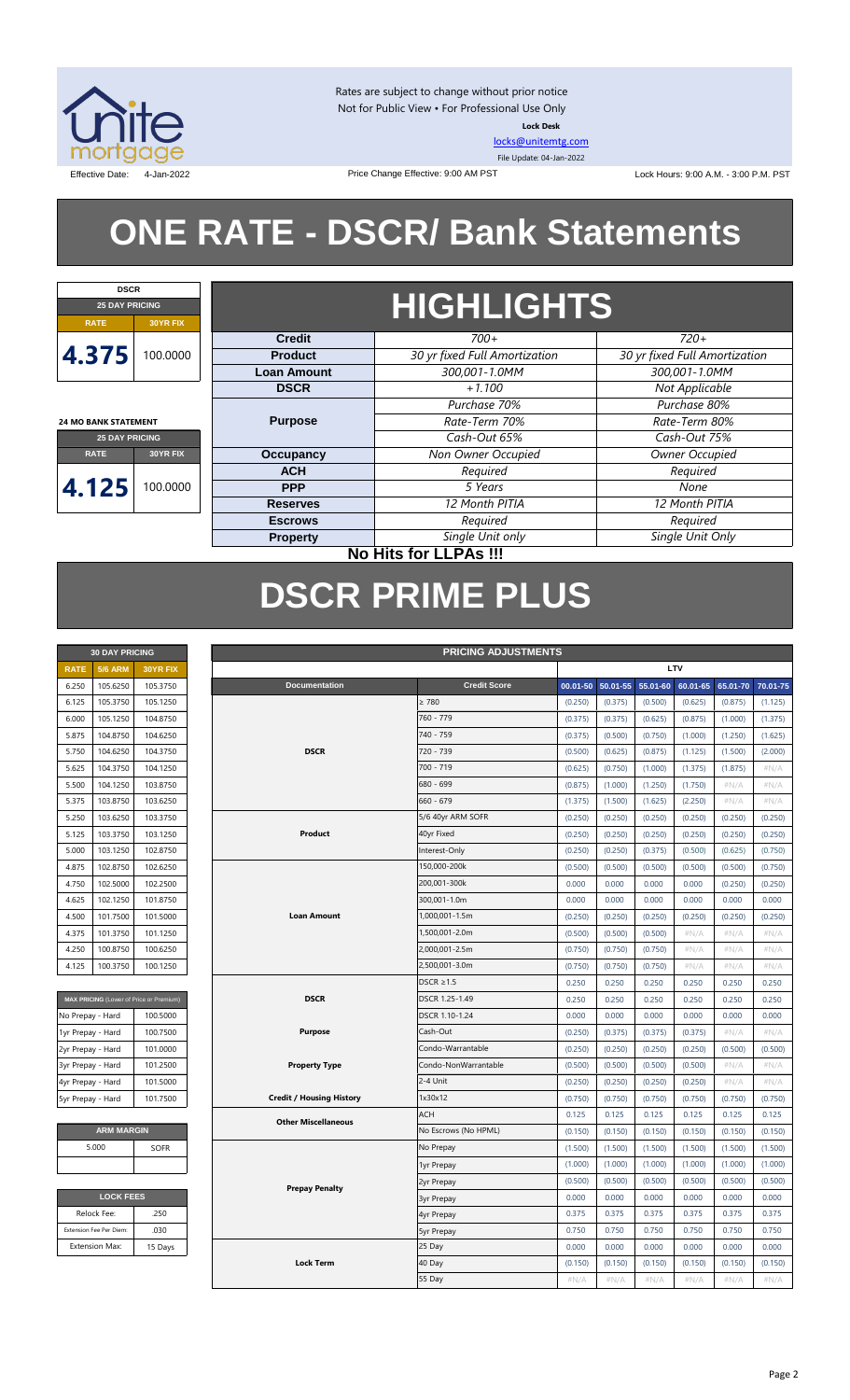

Rates are subject to change without prior notice Not for Public View • For Professional Use Only **Lock Desk**

[locks@unitemtg.com](mailto:locks@unitemtg.com) File Update: 04-Jan-2022

Effective Date: 4-Jan-2022 **Price Change Effective: 9:00 AM PST** Lock Hours: 9:00 A.M. - 3:00 P.M. PST

## **DSCR PRIME & FOREIGN NATIONAL**

|             | <b>30 DAY PRICING</b> |          |  |  |  |  |  |  |  |
|-------------|-----------------------|----------|--|--|--|--|--|--|--|
| <b>RATE</b> | <b>5/6 ARM</b>        | 30YR FIX |  |  |  |  |  |  |  |
| 6.500       | 105.3750              | 105.1250 |  |  |  |  |  |  |  |
| 6.375       | 105.1250              | 104.8750 |  |  |  |  |  |  |  |
| 6.250       | 104.8750              | 104.6250 |  |  |  |  |  |  |  |
| 6.125       | 104.6250              | 104.3750 |  |  |  |  |  |  |  |
| 6.000       | 104.3750              | 104.1250 |  |  |  |  |  |  |  |
| 5.875       | 104.1250              | 103.8750 |  |  |  |  |  |  |  |
| 5.750       | 103.8750              | 103.6250 |  |  |  |  |  |  |  |
| 5.625       | 103.6250              | 103.3750 |  |  |  |  |  |  |  |
| 5.500       | 103.3750              | 103.1250 |  |  |  |  |  |  |  |
| 5.375       | 103.1250              | 102.8750 |  |  |  |  |  |  |  |
| 5.250       | 102.8750              | 102.6250 |  |  |  |  |  |  |  |
| 5.125       | 102.6250              | 102.3750 |  |  |  |  |  |  |  |
| 5.000       | 102.3750              | 102.1250 |  |  |  |  |  |  |  |
| 4.875       | 102.1250              | 101.8750 |  |  |  |  |  |  |  |
| 4.750       | 101.7500              | 101.5000 |  |  |  |  |  |  |  |
| 4.625       | 101.3750              | 101.1250 |  |  |  |  |  |  |  |
| 4.500       | 101.0000              | 100.7500 |  |  |  |  |  |  |  |
| 4.375       | 100.5000              | 100.2500 |  |  |  |  |  |  |  |
| 4.250       | 100.0000              | 99.7500  |  |  |  |  |  |  |  |

| MAX PRICING (Lower of Price or Premium) |          |
|-----------------------------------------|----------|
| No Prepay - Hard                        | 100.7500 |
| 1yr Prepay - Hard                       | 101.0000 |
| 2yr Prepay - Hard                       | 101.2500 |
| 3yr Prepay - Hard                       | 101.5000 |
| 4yr Prepay - Hard                       | 101.7500 |
| 5yr Prepay - Hard                       | 102,0000 |

| <b>ARM MARGIN</b> |             |
|-------------------|-------------|
| 5.000             | <b>SOFR</b> |

| <b>LOCK FEES</b>        |         |
|-------------------------|---------|
| Relock Fee:             | .250    |
| Extension Fee Per Diem: | .030    |
| <b>Extension Max:</b>   | 15 Days |

|                   | <b>30 DAY PRICING</b>   |                                         |                                 | <b>PRICING ADJUSTMENTS</b> |         |                            |         |          |          |          |          |
|-------------------|-------------------------|-----------------------------------------|---------------------------------|----------------------------|---------|----------------------------|---------|----------|----------|----------|----------|
| <b>RATE</b>       | <b>5/6 ARM</b>          | 30YR FIX                                |                                 |                            |         |                            |         | LTV      |          |          |          |
| 6.500             | 105.3750                | 105.1250                                | <b>Documentation</b>            | <b>Credit Score</b>        |         | 00.01-50 50.01-55 55.01-60 |         | 60.01-65 | 65.01-70 | 70.01-75 | 75.01-80 |
| 6.375             | 105.1250                | 104.8750                                |                                 | $\geq 780$                 | (0.250) | (0.375)                    | (0.500) | (0.625)  | (0.875)  | (1.125)  | (1.750)  |
| 6.250             | 104.8750                | 104.6250                                |                                 | 760 - 779                  | (0.375) | (0.375)                    | (0.625) | (0.875)  | (1.000)  | (1.375)  | (2.000)  |
| 6.125             | 104.6250                | 104.3750                                |                                 | 740 - 759                  | (0.375) | (0.500)                    | (0.750) | (1.000)  | (1.250)  | (1.625)  | (2.250)  |
| 6.000             | 104.3750                | 104.1250                                |                                 | 720 - 739                  | (0.500) | (0.625)                    | (0.875) | (1.125)  | (1.500)  | (2.000)  | (2.750)  |
| 5.875             | 104.1250                | 103.8750                                | <b>DSCR</b>                     | 700 - 719                  | (0.625) | (0.750)                    | (1.000) | (1.375)  | (1.875)  | (2.500)  | (3.500)  |
| 5.750             | 103.8750                | 103.6250                                |                                 | 680 - 699                  | (0.875) | (1.000)                    | (1.250) | (1.750)  | (2.250)  | (3.000)  | (3.875)  |
| 5.625             | 103.6250                | 103.3750                                |                                 | $660 - 679$                | (1.375) | (1.500)                    | (1.625) | (2.250)  | (3.125)  | (3.750)  | (4.500)  |
| 5.500             | 103.3750                | 103.1250                                |                                 | $640 - 659$                | (1.875) | (2.000)                    | (2.125) | (2.750)  | (3.625)  | (4.750)  | $\#N/A$  |
| 5.375             | 103.1250                | 102.8750                                |                                 | $620 - 639$                | (2.375) | (2.500)                    | (2.625) | (3.250)  | (4.125)  | $\#N/A$  | $\#N/A$  |
| 5.250             | 102.8750                | 102.6250                                |                                 | 5/6 30yr ARM SOFR          | 0.000   | 0.000                      | 0.000   | 0.000    | 0.000    | 0.000    | 0.000    |
| 5.125             | 102.6250                | 102.3750                                |                                 | 7/6 30yr ARM SOFR          | (0.250) | (0.250)                    | (0.250) | (0.250)  | (0.250)  | (0.250)  | (0.250)  |
| 5.000             | 102.3750                | 102.1250                                |                                 | 5/6 40yr ARM SOFR          | (0.250) | (0.250)                    | (0.250) | (0.250)  | (0.250)  | (0.250)  | (0.250)  |
| 4.875             | 102.1250                | 101.8750                                | Product                         | 7/6 40yr ARM SOFR          | (0.500) | (0.500)                    | (0.500) | (0.500)  | (0.500)  | (0.500)  | (0.500)  |
| 4.750             | 101.7500                | 101.5000                                |                                 | 40yr Fixed                 | (0.250) | (0.250)                    | (0.250) | (0.250)  | (0.250)  | (0.250)  | (0.250)  |
| 4.625             | 101.3750                | 101.1250                                |                                 | Interest-Only              | (0.250) | (0.250)                    | (0.375) | (0.500)  | (0.625)  | (0.750)  | (1.000)  |
| 4.500             | 101.0000                | 100.7500                                |                                 | 150,000-200k               | (0.500) | (0.500)                    | (0.500) | (0.500)  | (0.500)  | (0.750)  | (0.750)  |
| 4.375             | 100.5000                | 100.2500                                |                                 | 200,001-300k               | 0.000   | 0.000                      | 0.000   | 0.000    | (0.250)  | (0.250)  | (0.500)  |
| 4.250             | 100.0000                | 99.7500                                 |                                 | 300,001-1.0m               | 0.000   | 0.000                      | 0.000   | 0.000    | 0.000    | 0.000    | 0.000    |
|                   |                         |                                         | <b>Loan Amount</b>              | 1,000,001-1.5m             |         |                            |         |          |          |          |          |
|                   |                         |                                         |                                 | 1,500,001-2.0m             | (0.250) | (0.250)                    | (0.250) | (0.250)  | (0.250)  | (0.250)  | (0.500)  |
|                   |                         | MAX PRICING (Lower of Price or Premium) |                                 |                            | (0.500) | (0.500)                    | (0.500) | (0.500)  | $\#N/A$  | $\#N/A$  | $\#N/A$  |
| No Prepay - Hard  |                         | 100.7500                                |                                 | 2,000,001-2.5m             | (0.750) | (0.750)                    | (0.750) | (0.750)  | $\#N/A$  | $\#N/A$  | # $N/A$  |
| 1yr Prepay - Hard |                         | 101.0000                                |                                 | 2,500,001-3.0m             | (0.750) | (0.750)                    | (0.750) | (0.750)  | $\#N/A$  | $\#N/A$  | $\#N/A$  |
| 2yr Prepay - Hard |                         | 101.2500                                |                                 | DSCR $\geq$ 1.5            | 0.250   | 0.250                      | 0.250   | 0.250    | 0.250    | 0.250    | 0.250    |
| 3yr Prepay - Hard |                         | 101.5000                                |                                 | DSCR 1.25-1.49             | 0.250   | 0.250                      | 0.250   | 0.250    | 0.250    | 0.250    | 0.250    |
| 4yr Prepay - Hard |                         | 101.7500                                | <b>DSCR</b>                     | DSCR 1.10-1.24             | 0.000   | 0.000                      | 0.000   | 0.000    | 0.000    | 0.000    | 0.000    |
| 5yr Prepay - Hard |                         | 102.0000                                |                                 | DSCR 1.00-1.09             | (0.250) | (0.250)                    | (0.375) | (0.375)  | (0.500)  | (0.500)  | (0.750)  |
|                   |                         |                                         |                                 | DSCR 0.75-0.99             | (1.500) | (1.500)                    | (1.625) | (1.625)  | (1.750)  | (1.750)  | $\#N/A$  |
|                   | <b>ARM MARGIN</b>       |                                         | <b>Purpose</b>                  | Cash-Out                   | (0.250) | (0.375)                    | (0.375) | (0.375)  | (0.500)  | (0.625)  | $\#N/A$  |
|                   | 5.000                   | <b>SOFR</b>                             |                                 | Condo-Warrantable          | (0.250) | (0.250)                    | (0.250) | (0.250)  | (0.500)  | (0.500)  | (0.500)  |
|                   |                         |                                         | <b>Property Type</b>            | Condo-NonWarrantable       | (0.500) | (0.500)                    | (0.500) | (0.500)  | (0.750)  | $\#N/A$  | #N/A     |
|                   | <b>LOCK FEES</b>        |                                         |                                 | 2-4Unit                    | (0.250) | (0.250)                    | (0.250) | (0.250)  | (0.500)  | (0.500)  | (0.500)  |
|                   | Relock Fee:             | .250                                    |                                 | Modular                    | (1.000) | (1.000)                    | (1.000) | (1.000)  | (1.000)  | (1.000)  | (1.000)  |
|                   | Extension Fee Per Diem: | .030                                    | Citizenship                     | Foreign Nat'l (DSCR Only)  | (1.750) | (1.750)                    | (1.750) | (1.750)  | $\#N/A$  | $\#N/A$  | $\#N/A$  |
|                   | <b>Extension Max:</b>   | 15 Days                                 |                                 | 1x30x12                    | (0.750) | (0.750)                    | (0.750) | (0.750)  | (0.750)  | (0.750)  | (0.750)  |
|                   |                         |                                         |                                 | Multiple30x12              | (2.250) | (2.250)                    | (2.250) | (2.250)  | (2.250)  | (2.250)  | $\#N/A$  |
|                   |                         |                                         | <b>Credit / Housing History</b> | FC/SS/DIL/BK7 36-47mo      | (1.000) | (1.000)                    | (1.000) | (1.000)  | (1.000)  | (1.000)  | (1.000)  |
|                   |                         |                                         |                                 | FC/SS/DIL/BK7 24-35mo      | (1.750) | (1.750)                    | (1.750) | (1.750)  | (1.750)  | (1.750)  | # $N/A$  |
|                   |                         |                                         |                                 | BK7 12-23mo                | (2.500) | (2.500)                    | (2.500) | (2.500)  | (2.500)  | (2.500)  | # $N/A$  |
|                   |                         |                                         |                                 | BK13DC                     | (1.000) | (1.000)                    | (1.000) | (1.000)  | (1.000)  | (1.000)  | (1.000)  |
|                   |                         |                                         | <b>Other Miscellaneous</b>      | ACH                        | 0.125   | 0.125                      | 0.125   | 0.125    | 0.125    | 0.125    | 0.125    |
|                   |                         |                                         |                                 | Escrows                    | 0.000   | 0.000                      | 0.000   | 0.000    | 0.000    | 0.000    | 0.000    |
|                   |                         |                                         |                                 | No Prepay                  | (1.500) | (1.500)                    | (1.500) | (1.500)  | (1.500)  | (1.500)  | (1.500)  |
|                   |                         |                                         |                                 | 1yr Prepay                 | (1.000) | (1.000)                    | (1.000) | (1.000)  | (1.000)  | (1.000)  | (1.000)  |
|                   |                         |                                         | 2yr Prepay                      | (0.500)                    | (0.500) | (0.500)                    | (0.500) | (0.500)  | (0.500)  | (0.500)  |          |
|                   |                         |                                         | <b>Prepay Penalty</b>           | 3yr Prepay                 | 0.000   | 0.000                      | 0.000   | 0.000    | 0.000    | 0.000    | 0.000    |
|                   |                         |                                         |                                 | 4yr Prepay                 | 0.375   | 0.375                      | 0.375   | 0.375    | 0.375    | 0.375    | 0.375    |
|                   |                         |                                         |                                 | 5yr Prepay                 | 0.750   | 0.750                      | 0.750   | 0.750    | 0.750    | 0.750    | 0.750    |
|                   |                         |                                         |                                 | 25 Day                     | 0.000   | 0.000                      | 0.000   | 0.000    | 0.000    | 0.000    | 0.000    |
|                   |                         |                                         | <b>Lock Term</b>                | 40 Day                     | (0.150) | (0.150)                    | (0.150) | (0.150)  | (0.150)  | (0.150)  | (0.150)  |
|                   |                         |                                         |                                 | 55 Day                     | (0.300) | (0.300)                    | (0.300) | (0.300)  | (0.300)  | (0.300)  | (0.300)  |
|                   |                         |                                         |                                 |                            |         |                            |         |          |          |          |          |

#### Page 3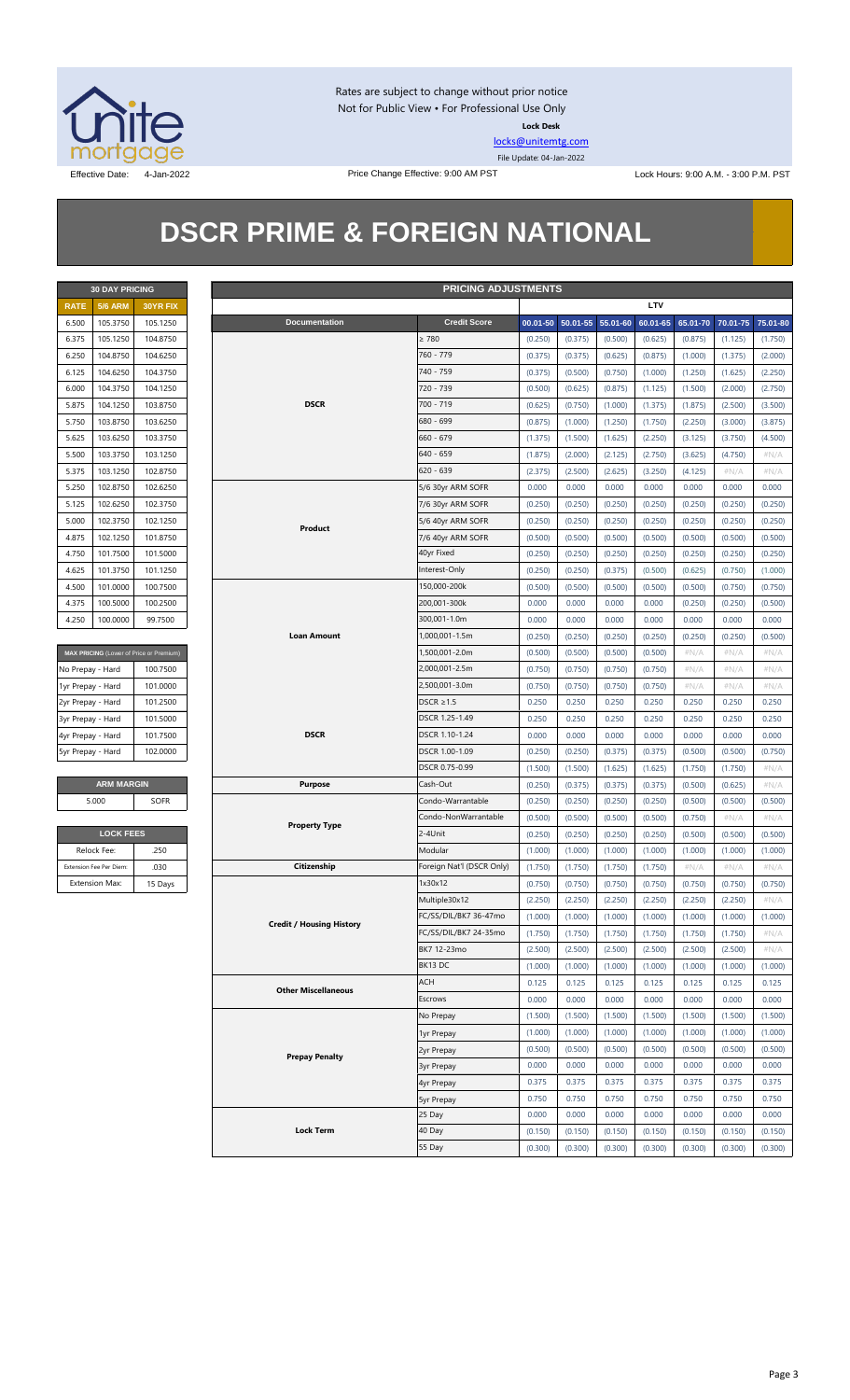

Rates are subject to change without prior notice Not for Public View • For Professional Use Only **Lock Desk** locks@unitemtg.com File Update: 04-Jan-2022

Effective Date: 4-Jan-2022 **Price Change Effective: 9:00 AM PST** Lock Hours: 9:00 A.M. - 3:00 P.M. PST

# **Alt Doc PRIME PLUS**

|             | <b>PRIMARY &amp; SECONDARY HOME</b> |                 |
|-------------|-------------------------------------|-----------------|
| <b>RATE</b> | <b>5/6 ARM</b>                      | <b>30YR FIX</b> |
| 6.000       | 105.875                             | 105.625         |
| 5.875       | 105.625                             | 105.375         |
| 5.750       | 105.375                             | 105.125         |
| 5.625       | 105.125                             | 104.875         |
| 5.500       | 104.875                             | 104.625         |
| 5.375       | 104.625                             | 104.375         |
| 5.250       | 104.375                             | 104.125         |
| 5.125       | 104.125                             | 103.875         |
| 5.000       | 103.875                             | 103.625         |
| 4.875       | 103.625                             | 103.375         |
| 4.750       | 103.375                             | 103.125         |
| 4.625       | 103.125                             | 102.875         |
| 4.500       | 102.875                             | 102.625         |
| 4.375       | 102.500                             | 102.250         |
| 4.250       | 102.125                             | 101.875         |
| 4.125       | 101.750                             | 101.500         |
| 4.000       | 101.375                             | 101.125         |
| 3.875       | 100.875                             | 100.625         |
|             |                                     |                 |
|             | <b>ARM MARGIN</b>                   |                 |

| <b>LOCK FEES</b>                        |         |  |  |  |  |  |  |  |  |
|-----------------------------------------|---------|--|--|--|--|--|--|--|--|
| Relock Fee:                             | 250     |  |  |  |  |  |  |  |  |
| <b>Extension Fee Per Diem</b>           | .030    |  |  |  |  |  |  |  |  |
| <b>Extension Max:</b>                   | 15 Days |  |  |  |  |  |  |  |  |
|                                         |         |  |  |  |  |  |  |  |  |
| MAX PRICING (Lower of Price or Premium) |         |  |  |  |  |  |  |  |  |
| 101,0000                                |         |  |  |  |  |  |  |  |  |

|             | PRIMARY & SECONDARY HOME                             |          | <b>PRICING ADJUSTMENTS</b>    |                                    |                    |                    |                    |                    |                    |                  |                  |  |  |
|-------------|------------------------------------------------------|----------|-------------------------------|------------------------------------|--------------------|--------------------|--------------------|--------------------|--------------------|------------------|------------------|--|--|
| <b>RATE</b> | <b>5/6 ARM</b>                                       | 30YR FIX |                               |                                    |                    |                    |                    | LTV                |                    |                  |                  |  |  |
| 6.000       | 105.875                                              | 105.625  | <b>Documentation</b>          | <b>Credit Score</b>                | 00.01-50           | 50.01-55           | 55.01-60           | 60.01-65           | 65.01-70           | 70.01-75         | 75.01-80         |  |  |
| 5.875       | 105.625                                              | 105.375  | <b>Full Doc</b>               | 2780                               | 0.000              | 0.000              | 0.000              | (0.250)            | (0.375)            | (0.375)          | (0.500)          |  |  |
| 5.750       | 105.375                                              | 105.125  |                               | 760 - 779                          | 0.000              | 0.000              | 0.000              | (0.250)            | (0.375)            | (0.500)          | (0.625)          |  |  |
| 5.625       | 105.125                                              | 104.875  |                               | 740 - 759                          | 0.000              | 0.000              | 0.000              | (0.250)            | (0.375)            | (0.625)          | (0.750)          |  |  |
| 5.500       | 104.875                                              | 104.625  |                               | 720 - 739                          | (0.125)            | (0.125)            | (0.125)            | (0.250)            | (0.500)            | (0.750)          | (1.000)          |  |  |
| 5.375       | 104.625                                              | 104.375  |                               | 700 - 719                          | (0.250)            | (0.250)            | (0.375)            | (0.500)            | (0.625)            | (0.875)          | #N/A             |  |  |
| 5.250       | 104.375                                              | 104.125  |                               | 580 - 699                          | (0.250)            | (0.250)            | (0.500)            | (0.625)            | (0.750)            | #N//             | #N/A             |  |  |
| 5.125       | 104.125                                              | 103.875  |                               | 660 - 679                          | (0.250)            | (0.375)            | (0.500)            | (1.000)            | (1.375)            | #N/A             | #N/A             |  |  |
| 5.000       | 103.875                                              | 103.625  |                               | 640 - 659                          | $\#N/A$            | $\#N/A$            | #N/A               | #N/A               | $\#N/A$            | #N/A             | #N/A             |  |  |
| 4.875       | 103.625                                              | 103.375  |                               | 620 - 639                          | #N/A               | #N/A               | #N/A               | #N/A               | # $N/A$            | #N/ $/$          | #N/A             |  |  |
| 4.750       | 103.375                                              | 103.125  | <b>Bank</b>                   | $\geq 780$                         | (0.125)            | (0.250)            | (0.250)            | (0.375)            | (0.500)            | (0.625)          | (0.875)          |  |  |
| 4.625       | 103.125                                              | 102.875  | <b>Statement</b>              | 760 - 779                          | (0.250)            | (0.250)            | (0.250)            | (0.500)            | (0.625)            | (0.750)          | (1.125)          |  |  |
| 4.500       | 102.875                                              | 102.625  |                               | 740 - 759                          | (0.250)            | (0.250)            | (0.250)            | (0.625)            | (0.750)            | (1.000)          | (1.375)          |  |  |
| 4.375       | 102.500                                              | 102.250  |                               | 720 - 739                          | (0.250)            | (0.375)            | (0.375)            | (0.750)            | (0.875)            | (1.125)          | (1.625)          |  |  |
| 4.250       | 102.125                                              | 101.875  |                               | 700 - 719                          | (0.375)            | (0.375)            | (0.625)            | (0.875)            | (1.125)            | (1.500)          | #N/A             |  |  |
| 4.125       | 101.750                                              | 101.500  |                               | 680 - 699                          | (0.375)            | (0.500)            | (0.750)            | (1.000)            | (1.375)            | #N/A             | $\#N/\beta$      |  |  |
| 4.000       | 101.375                                              | 101.125  |                               | 660 - 679                          | (0.500)            | (0.750)            | (1.000)            | (1.500)            | (2.250)            | #N/A             | #N/A             |  |  |
| 3.875       | 100.875                                              | 100.625  |                               | 640 - 659                          | $\#N/A$            | #N/A               | $\#N/A$            | $\#N/A$            | $\#N/A$            | #N/A             | #N/A             |  |  |
|             |                                                      |          |                               | 620 - 639                          | $\#N/A$            | #N/A               | $\#N/A$            | $\#N/A$            | $\#N/A$            | #N/A             | #N/A             |  |  |
|             | <b>ARM MARGIN</b>                                    |          |                               | 12 Mth Bank Statements             | (0.125)            | (0.125)            | (0.125)            | (0.250)            | (0.375)            | (0.375)          | (0.375)          |  |  |
|             | 5.000                                                | SOFR     | Asset                         | $\geq 780$                         | (0.125)            | (0.250)            | (0.250)            | (0.625)            | (0.875)            | (1.125)          | (1.500)          |  |  |
|             |                                                      |          | <b>Depletion</b>              | 760 - 779                          | (0.125)            | (0.250)            | (0.375)            | (0.750)            | (1.000)            | (1.375)          | (1.875)          |  |  |
|             |                                                      |          |                               | 740 - 759                          | (0.250)            | (0.250)            | (0.500)            | (0.875)            | (1.125)            | (1.625)          | (2.250)          |  |  |
|             | <b>LOCK FEES</b>                                     |          |                               | 720 - 739                          | (0.375)            | (0.500)            | (0.625)            | (1.000)            | (1.500)            | (2.000)          | (2.750)          |  |  |
|             | Relock Fee:<br>.250<br>xtension Fee Per Diem<br>.030 |          |                               | 700 - 719                          | (0.500)            | (0.625)            | (1.000)            | (1.375)            | (1.875)            | (2.500)          | $\#N/A$          |  |  |
|             |                                                      |          |                               | 680 - 699                          | (0.625)            | (0.750)            | (1.250)            | (1.750)            | (2.250)            | #N/A             | #N/A             |  |  |
|             | <b>Extension Max:</b>                                | 15 Days  |                               | 660 - 679                          | (0.750)            | (1.000)            | (1.500)            | (2.250)            | (3.125)            | # $N/A$          | #N/A             |  |  |
|             |                                                      |          |                               | 640 - 659                          | $\#N/A$            | #N/A               | $\#N/A$            | $\#N/A$            | $\#N/A$            | #N/A             | #N/A             |  |  |
|             | MAX PRICING (Lower of Price or Premium)              |          |                               | 520 - 639                          | $\#N/A$            | $\#N/A$            | $\#N/A$            | $\#N/A$            | #N/A               | $\#N/F$          | $\#N/\beta$      |  |  |
|             | 101.0000                                             |          | Product                       | 5/6 30yr ARM SOFR                  | 0.000              | 0.000              | 0.000              | 0.000              | 0.000              | 0.000            | 0.000            |  |  |
|             |                                                      |          |                               | 5/6 40yr ARM SOFR                  | (0.250)            | (0.250)            | (0.250)            | (0.250)            | (0.250)            | (0.250)          | (0.250)          |  |  |
|             |                                                      |          |                               | 30yr Fixed                         | 0.000              | 0.000              | 0.000              | 0.000              | 0.000              | 0.000            | 0.000            |  |  |
|             |                                                      |          |                               | 40yr Fixed                         | (0.250)            | (0.250)            | (0.250)            | (0.250)            | (0.250)            | (0.250)          | (0.250)          |  |  |
|             |                                                      |          |                               | Interest-Only                      | (0.250)            | (0.250)            | (0.375)            | (0.500)            | (0.625)            | (0.750)          | $\#N/A$          |  |  |
|             |                                                      |          | Loan                          | 150,000-200k                       | (0.500)            | (0.500)            | (0.500)            | (0.500)            | (0.500)            | (0.750)          | (0.750)          |  |  |
|             |                                                      |          | Amount                        | 200,001-300k                       | 0.000              | 0.000              | 0.000              | 0.000              | (0.250)            | (0.250)          | (0.250)          |  |  |
|             |                                                      |          |                               | 300,001-1,000,000<br>L000.001-1.5m | 0.000<br>(0.250)   | 0.000<br>(0.250)   | 0.000<br>(0.250)   | 0.000<br>(0.250)   | 0.000<br>(0.250)   | 0.000<br>(0.250) | 0.000<br>(0.250) |  |  |
|             |                                                      |          |                               |                                    |                    |                    |                    |                    |                    |                  |                  |  |  |
|             |                                                      |          |                               | L,500,001-2.0m<br>2,000,001-2.5m   | (0.500)<br>(0.750) | (0.500)<br>(0.750) | (0.500)            | (0.500)<br>(0.750) | (0.500)            | #N/A<br>#N/A     | #N/A<br>$\#N/A$  |  |  |
|             |                                                      |          |                               | 2,500,001-3.0m                     | (0.750)            | (0.750)            | (0.750)<br>(0.750) | (0.750)            | (0.750)<br>(0.750) | #N/A             | #N/A             |  |  |
|             |                                                      |          | DTI                           | 43.01-50                           | 0.000              | 0.000              | 0.000              | 0.000              | 0.000              | 0.000            | 0.000            |  |  |
|             |                                                      |          |                               | 50.01-55                           | 0.000              | 0.000              | 0.000              | 0.000              | 0.000              | (0.125)          | #N/A             |  |  |
|             |                                                      |          | Cash Out                      |                                    | (0.250)            | (0.375)            | (0.375)            | (0.375)            | (0.500)            | (0.625)          | #N/A             |  |  |
|             |                                                      |          | <b>Second Home</b>            |                                    | (0.500)            | (0.500)            | (0.500)            | (0.500)            | (0.500)            | (0.500)          | (0.500)          |  |  |
|             |                                                      |          | <b>Property Type</b>          | Condo-Warrantable                  | (0.250)            | (0.250)            | (0.250)            | (0.250)            | (0.500)            | (0.500)          | #N/A             |  |  |
|             |                                                      |          |                               | Condo-NonWarrantable               | (0.500)            | (0.500)            | (0.500)            | (0.500)            | #N/A               | #N/A             | #N/A             |  |  |
|             |                                                      |          |                               | 2-Unit                             | (0.250)            | (0.250)            | (0.250)            | (0.250)            | (0.500)            | #N/A             | $\#N/A$          |  |  |
|             |                                                      |          | <b>Credit/Housing History</b> | 1x30x12                            | (0.750)            | (0.750)            | (0.750)            | (0.750)            | (0.750)            | (0.750)          | (0.750)          |  |  |
|             |                                                      |          |                               | Multiple30x12                      | (2.250)            | (2.250)            | (2.250)            | (2.250)            | (2.250)            | (2.250)          | (2.250)          |  |  |
|             |                                                      |          | <b>Misccellaneous</b>         | ACH                                | 0.125              | 0.125              | 0.125              | 0.125              | 0.125              | 0.125            | 0.125            |  |  |
|             |                                                      |          |                               | No Escrows (No HPML)               | (0.150)            | (0.150)            | (0.150)            | (0.150)            | (0.150)            | (0.150)          | (0.150)          |  |  |
|             |                                                      |          | Lock Term                     | 45 Day                             | (0.150)            | (0.150)            | (0.150)            | (0.150)            | (0.150)            | (0.150)          | (0.150)          |  |  |
|             |                                                      |          | <b>State</b>                  | non CA                             | 0.250              | 0.250              | 0.250              | 0.250              | 0.250              | 0.250            | 0.250            |  |  |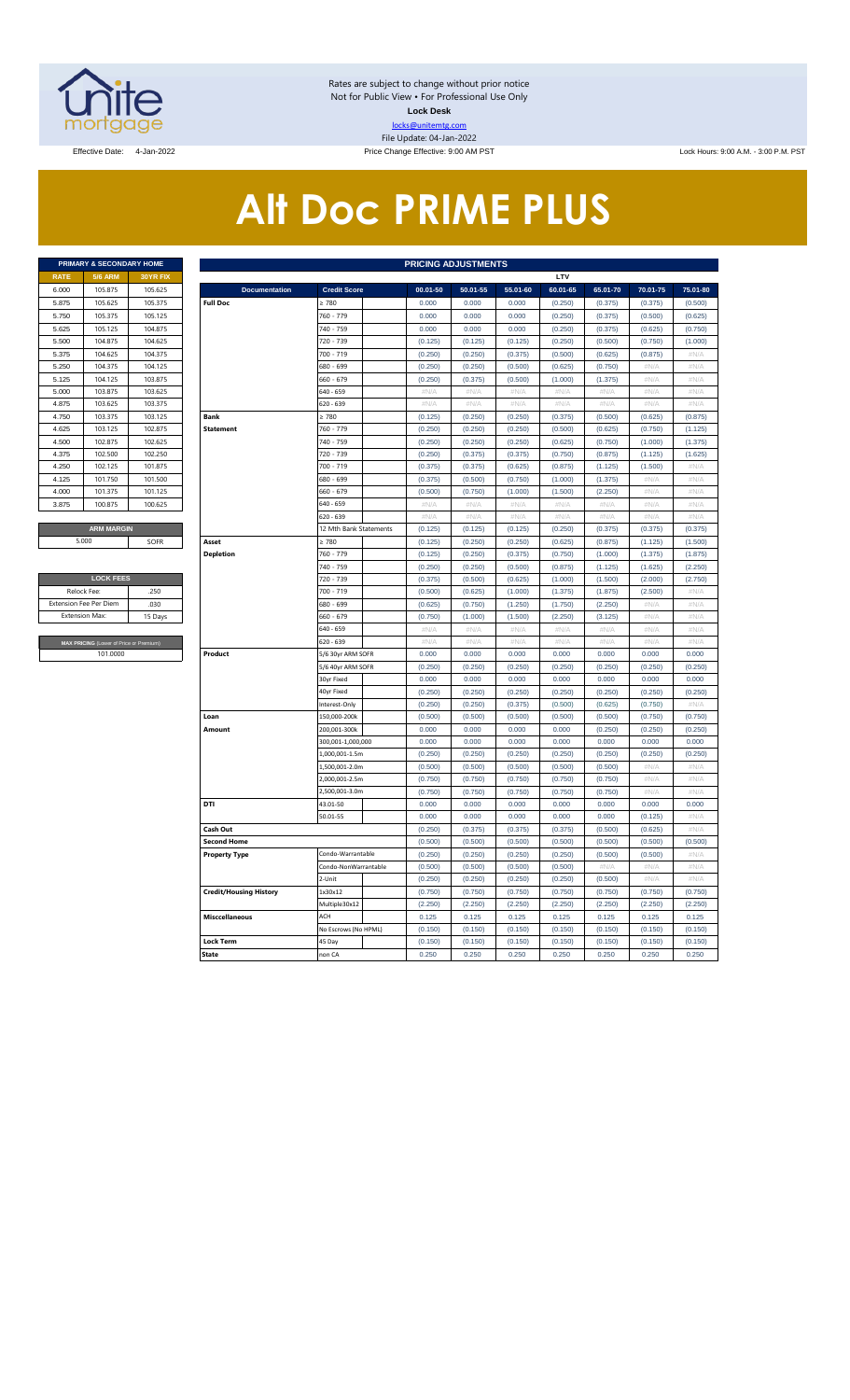

Rates are subject to change without prior notice Not for Public View • For Professional Use Only **Lock Desk** locks@unitemtg.com File Update: 04-Jan-2022

Effective Date: 4-Jan-2022 **Price Change Effective: 9:00 AM PST** Lock Hours: 9:00 A.M. - 3:00 P.M. PST

# **Alt Doc PRIME**

|             | PRIMARY & SECONDARY HOME |                 |
|-------------|--------------------------|-----------------|
| <b>RATE</b> | <b>5/6 ARM</b>           | <b>30YR FIX</b> |
| 6.125       | 105.375                  | 105.125         |
| 6.000       | 105.125                  | 104.875         |
| 5.875       | 104.875                  | 104.625         |
| 5.750       | 104.625                  | 104.375         |
| 5.625       | 104 375                  | 104.125         |
| 5.500       | 104.125                  | 103.875         |
| 5.375       | 103.875                  | 103.625         |
| 5.250       | 103.625                  | 103.375         |
| 5.125       | 103.375                  | 103.125         |
| 5.000       | 103.125                  | 102.875         |
| 4.875       | 102.875                  | 102.625         |
| 4.750       | 102.625                  | 102.375         |
| 4.625       | 102.375                  | 102.125         |
| 4.500       | 102.125                  | 101.875         |
| 4.375       | 101.750                  | 101.500         |
| 4.250       | 101.375                  | 101.125         |
| 4.125       | 101.000                  | 100.750         |
| 4.000       | 100.500                  | 100.250         |

#### **ARM MARGIN** 5.000

| <b>LOCK FEES</b>              |         |
|-------------------------------|---------|
| Relock Fee:                   | 250     |
| <b>Extension Fee Per Diem</b> | .030    |
| <b>Extension Max:</b>         | 15 Days |
|                               |         |

**RICING** (Lower of Price or Premium) 101.0000

|                | PRIMARY & SECONDARY HOME                |          |                               |                            |                    | <b>PRICING ADJUSTMENTS</b> |                    |                    |                    |                    |                 |              |              |
|----------------|-----------------------------------------|----------|-------------------------------|----------------------------|--------------------|----------------------------|--------------------|--------------------|--------------------|--------------------|-----------------|--------------|--------------|
| RATE           | <b>5/6 ARM</b>                          | 30YR FIX |                               |                            |                    |                            |                    | LTV                |                    |                    |                 |              |              |
| 6.125          | 105.375                                 | 105.125  | <b>Documentation</b>          | <b>Credit Score</b>        | 00.01-50           | 50.01-55                   | 55.01-60           | 60.01-65           | 65.01-70           | 70.01-75           | 75.01-80        | 80.01-85     | 85.01-90     |
| 6.000          | 105.125                                 | 104.875  | <b>Full Doc</b>               | 2780                       | 0.000              | 0.000                      | 0.000              | (0.250)            | (0.375)            | (0.375)            | (0.500)         | (0.750)      | (1.125)      |
| 5.875          | 104.875                                 | 104.625  |                               | 760 - 779                  | 0.000              | 0.000                      | 0.000              | (0.250)            | (0.375)            | (0.500)            | (0.625)         | (0.875)      | (1.375)      |
| 5.750          | 104.625                                 | 104.375  |                               | 740 - 759                  | 0.000              | 0.000                      | 0.000              | (0.250)            | (0.375)            | (0.625)            | (0.750)         | (1.125)      | (1.625)      |
| 5.625          | 104.375                                 | 104.125  |                               | 720 - 739                  | (0.125)            | (0.125)                    | (0.125)            | (0.250)            | (0.500)            | (0.750)            | (1.000)         | (1.250)      | (1.875)      |
| 5.500          | 104.125                                 | 103.875  |                               | 700 - 719                  | (0.250)            | (0.250)                    | (0.375)            | (0.500)            | (0.625)            | (0.875)            | (1.250)         | (1.625)      | (2.250)      |
| 5.375          | 103.875                                 | 103.625  |                               | 680 - 699                  | (0.250)            | (0.250)                    | (0.500)            | (0.625)            | (0.750)            | (1.000)            | (1.375)         | (2.000)      | #N/A         |
| 5.250          | 103.625                                 | 103.375  |                               | 660 - 679                  | (0.250)            | (0.375)                    | (0.500)            | (1.000)            | (1.375)            | (1.625)            | (2.000)         | (2.750)      | #N/A         |
| 5.125          | 103.375                                 | 103.125  |                               | 640 - 659                  | (0.375)            | (0.375)                    | (0.500)            | (1.250)            | (1.500)            | (1.750)            | (2.250)         | #N/A         | #N/A         |
| 5.000          | 103.125                                 | 102.875  |                               | 620 - 639                  | (0.500)            | (0.500)                    | (0.500)            | (1.500)            | (1.750)            | (2.000)            | (2.500)         | #N/A         | #N/A         |
| 4.875          | 102.875                                 | 102.625  | Bank                          | 2780                       | (0.125)            | (0.250)                    | (0.250)            | (0.375)            | (0.500)            | (0.625)            | (0.875)         | (1.250)      | (2.000)      |
| 4.750          | 102.625                                 | 102.375  | <b>Statement</b>              | 760 - 779                  | (0.250)            | (0.250)                    | (0.250)            | (0.500)            | (0.625)            | (0.750)            | (1.125)         | (1.625)      | (2.375)      |
| 4.625          | 102.375                                 | 102.125  |                               | 740 - 759                  | (0.250)            | (0.250)                    | (0.250)            | (0.625)            | (0.750)            | (1.000)            | (1.375)         | (1.875)      | (2.875)      |
| 4.500          | 102.125                                 | 101.875  |                               | 720 - 739                  | (0.250)            | (0.375)                    | (0.375)            | (0.750)            | (0.875)            | (1.125)            | (1.625)         | (2.250)      | (3.375)      |
| 4.375          | 101.750                                 | 101.500  |                               | 700 - 719                  | (0.375)            | (0.375)                    | (0.625)            | (0.875)            | (1.125)            | (1.500)            | (2.000)         | (2.750)      | (4.000)      |
| 4.250          | 101.375                                 | 101.125  |                               | 680 - 699                  | (0.375)            | (0.500)                    | (0.750)            | (1.000)            | (1.375)            | (1.750)            | (2.500)         | (3.500)      | #N/A         |
| 4.125          | 101.000                                 | 100.750  |                               | 660 - 679                  | (0.500)            | (0.750)                    | (1.000)            | (1.500)            | (2.250)            | (2.750)            | (3.500)         | (4.250)      | #N/A         |
| 4.000          | 100.500                                 | 100.250  |                               | 640 - 659                  | (0.750)            | (1.000)                    | (1.250)            | (1.750)            | (2.500)            | (3.125)            | (4.000)         | #N/A         | #N/A         |
|                |                                         |          |                               | 620 - 639                  | (1.250)            | (1.500)                    | (1.750)            | (2.250)            | (3.000)            | (3.625)            | #N/A            | #N/A         | #N/A         |
|                |                                         |          |                               | <b>Mth Bank Statements</b> | (0.750)            | (0.750)                    | (0.750)            | (0.875)            | (1.000)            | (1.000)            | (1.000)         | #N/A         | #N/A         |
|                | <b>ARM MARGIN</b>                       |          |                               | 12 Mth Bank Statements     | (0.125)            | (0.125)                    | (0.125)            | (0.250)            | (0.375)            | (0.375)            | (0.375)         | (0.500)      | (0.500)      |
|                | 5.000                                   | SOFR     | Asset                         | 2780                       | (0.125)            | (0.250)                    | (0.250)            | (0.625)            | (0.875)            | (1.125)            | (1.500)         | #N/A         | #N/A         |
|                |                                         |          | <b>Depletion</b>              | 760 - 779                  | (0.125)            | (0.250)                    | (0.375)            | (0.750)            | (1.000)            | (1.375)            | (1.875)         | #N/A         | #N/A         |
|                |                                         |          |                               | 740 - 759                  | (0.250)            | (0.250)                    | (0.500)            | (0.875)            | (1.125)            | (1.625)            | (2.250)         | #N/A         | #N/A         |
|                | <b>LOCK FEES</b>                        |          |                               | 720 - 739                  | (0.375)            | (0.500)                    | (0.625)            | (1.000)            | (1.500)            | (2.000)            | (2.750)         | $\#N/A$      | #N/A         |
| Relock Fee:    |                                         | .250     |                               | 700 - 719                  | (0.500)            | (0.625)                    | (1.000)            | (1.375)            | (1.875)            | (2.500)            | (3.500)         | #N/A         | #N/A         |
|                | xtension Fee Per Diem                   | .030     |                               | 680 - 699                  | (0.625)            | (0.750)                    | (1.250)            | (1.750)            | (2.250)            | (3.000)            | (4.125)         | #N/A         | #N/A         |
| Extension Max: |                                         | 15 Days  |                               | 660 - 679                  | (0.750)            | (1.000)                    | (1.500)            | (2.250)            | (3.125)            | (4.375)            | (4.875)         | #N/A         | #N/A         |
|                |                                         |          |                               | 640 - 659                  | (1.250)            | (1.500)                    | (2.000)            | (2.750)            | (3.625)            | (4.875)            | #N/A            | #N/A         | #N/A         |
|                |                                         |          |                               | 620 - 639                  | (1.750)            | (2.000)                    | (2.500)            | (3.250)            | (4.125)            | #N/A               | #N/A            | #N/A         | #N/A         |
|                | MAX PRICING (Lower of Price or Premium) |          | P&L                           | 2780                       | (0.625)            | (0.750)                    | (0.750)            | (1.125)            | (1.375)            | (1.625)            | (2.125)         | #N/A         | #N/A         |
|                | 101.0000                                |          |                               | 760 - 779                  | (0.625)            | (0.750)                    | (0.875)            | (1.250)            | (1.500)            | (1.875)            | (2.500)         | #N/A         | #N/A         |
|                |                                         |          |                               | 740 - 759                  | (0.750)            | (0.750)                    | (1.000)            | (1.375)            | (1.625)            | (2.125)            | (2.875)         | $\#N/A$      | #N/A         |
|                |                                         |          |                               | 720 - 739                  | (0.875)            | (1.000)                    | (1.125)            | (1.500)            | (2.000)            | (2.500)            | (3.375)         | #N/A         | #N/A         |
|                |                                         |          |                               | 700 - 719                  | (1.000)            | (1.125)                    | (1.500)            | (1.875)            | (2.375)            | (3.000)            | (4.125)         | #N/A         | #N/A         |
|                |                                         |          |                               | 680 - 699                  | (1.125)            | (1.250)                    | (1.750)            | (2.250)            | (2.750)            | (3.500)            | #N/A            | #N/A         | #N/A         |
|                |                                         |          |                               | 660 - 679                  | (1.250)            | (1.500)                    | (2.000)            | (2.750)            | (3.625)            | (4.875)            | #N/A            | $\#N/A$      | #N/A         |
|                |                                         |          |                               | 640 - 659                  | (1.750)            | (2.000)                    | (2.500)            | (3.250)            | (4.125)            | #N/A               | #N/A            | #N/A         | #N/A         |
|                |                                         |          |                               | 620 - 639                  | (2.250)            | (2.500)                    | (3.000)            | (3.750)            | (4.625)            | #N/A               | #N/A            | $\#N/A$      | #N/A         |
|                |                                         |          | Product                       | 5/6 30yr ARM SOFR          | 0.000              | 0.000                      | 0.000              | 0.000              | 0.000              | 0.000              | 0.000           | 0.000        | 0.000        |
|                |                                         |          |                               | 5/6 40yr ARM SOFR          | (0.250)            | (0.250)                    | (0.250)            | (0.250)            | (0.250)            | (0.250)            | (0.250)         | (0.250)      | (0.250)      |
|                |                                         |          |                               | 7/6 30yr ARM SOFR          | (0.250)            | (0.250)                    | (0.250)            | (0.250)            | (0.250)            | (0.250)            | (0.250)         | (0.250)      | (0.250)      |
|                |                                         |          |                               | 7/6 40yr ARM SOFR          | (0.500)            | (0.500)                    | (0.500)            | (0.500)            | (0.500)            | (0.500)            | (0.500)         | (0.500)      | (0.500)      |
|                |                                         |          |                               | 30yr Fixed                 | 0.000              | 0.000                      | 0.000              | 0.000              | 0.000              | 0.000              | 0.000           | 0.000        | 0.000        |
|                |                                         |          |                               | 40yr Fixed                 | (0.250)            | (0.250)                    | (0.250)            | (0.250)            | (0.250)            | (0.250)            | (0.250)         | (0.250)      | (0.250)      |
|                |                                         |          |                               | nterest-Only               | (0.250)            | (0.250)                    | (0.375)            | (0.500)            | (0.625)            | (0.750)            | (1.000)         | (1.500)      | #N/A         |
|                |                                         |          | Loan                          | 150,000-200k               | (0.500)            | (0.500)                    | (0.500)            | (0.500)            | (0.500)            | (0.750)            | (0.750)         | (1.000)      | (1.000)      |
|                |                                         |          | Amount                        | 200,001-300k               | 0.000              | 0.000                      | 0.000              | 0.000              | (0.250)            | (0.250)            | (0.250)         | (0.500)      | (0.500)      |
|                |                                         |          |                               | 300,001-400,000            | 0.000              | 0.000                      | 0.000              | 0.000              | 0.000              | 0.000              | 0.000           | (0.500)      | (0.500)      |
|                |                                         |          |                               | 400,001-1.0m               | 0.000              | 0.000                      | 0.000              | 0.000              | 0.000              | 0.000              | 0.000           | 0.000        | 0.000        |
|                |                                         |          |                               | ,000,001-1.5m              | (0.250)            | (0.250)                    | (0.250)            | (0.250)            | (0.250)            | (0.250)            | (0.250)         | (0.250)      | #N/A         |
|                |                                         |          |                               | ,500,001-2.0m              | (0.500)            | (0.500)                    | (0.500)            | (0.500)            | (0.500)            | (0.500)            | (0.500)         | #N/A         | #N/A         |
|                |                                         |          |                               | ,000,001-2.5m              |                    |                            |                    |                    |                    |                    |                 |              |              |
|                |                                         |          |                               | ,500,001-3.0m              | (0.750)            | (0.750)                    | (0.750)            | (0.750)            | (0.750)            | (0.750)            | (0.750)         | #N/A<br>#N/A | #N/A         |
|                |                                         |          |                               | ,000,001-3.5m              | (0.750)<br>(0.750) | (0.750)<br>(0.750)         | (0.750)<br>(0.750) | (0.750)<br>(0.750) | (0.750)<br>(0.750) | (0.750)<br>(0.750) | (0.750)<br>#N/A | #N/A         | #N/A<br>#N/A |
|                |                                         |          |                               | ,500,001-4.0m              | (0.750)            | (0.750)                    | (0.750)            | (0.750)            | (0.750)            | (0.750)            | #N/A            | #N/A         | #N/A         |
|                |                                         |          | DTI                           | 43.01-50                   | 0.000              | 0.000                      | 0.000              | 0.000              | 0.000              | (0.125)            | (0.125)         | (0.125)      | (0.125)      |
|                |                                         |          |                               | 50.01-55                   |                    |                            |                    |                    |                    |                    |                 | #N/A         | #N/A         |
|                |                                         |          |                               |                            | 0.000              | 0.000                      | 0.000              | 0.000              | 0.000              | (0.375)            | (0.375)         |              |              |
|                |                                         |          | Cash Out                      |                            | (0.250)            | (0.375)                    | (0.375)            | (0.375)            | (0.500)            | (0.625)            | (1.000)         | #N/A         | #N/A         |
|                |                                         |          | Second Home                   |                            | (0.500)            | (0.500)                    | (0.500)            | (0.500)            | (0.500)            | (0.500)            | (0.500)         | #N/A         | #N/A         |
|                |                                         |          | <b>Property Type</b>          | Condo-Warrantable          | (0.250)            | (0.250)                    | (0.250)            | (0.250)            | (0.500)            | (0.500)            | (0.500)         | (0.500)      | #N/A         |
|                |                                         |          |                               | Condo-NonWarrantable       | (0.500)            | (0.500)                    | (0.500)            | (0.500)            | (0.750)            | (0.750)            | #N/A            | #N/A         | #N/A         |
|                |                                         |          |                               | 2-Unit                     | (0.250)            | (0.250)                    | (0.250)            | (0.250)            | (0.500)            | (0.500)            | (0.500)         | (0.500)      | #N/A         |
|                |                                         |          |                               | Modular                    | (1.000)            | (1.000)                    | (1.000)            | (1.000)            | (1.000)            | (1.000)            | (1.000)         | #N/A         | #N/A         |
|                |                                         |          |                               | Rural                      | (1.000)            | (1.000)                    | (1.000)            | (1.000)            | (1.000)            | (1.000)            | #N/A            | #N/A         | #N/A         |
|                |                                         |          | <b>Credit/Housing History</b> | 1x30x12                    | (0.750)            | (0.750)                    | (0.750)            | (0.750)            | (0.750)            | (0.750)            | (0.750)         | (0.750)      | (0.750)      |
|                |                                         |          |                               | Multiple30x12              | (2.250)            | (2.250)                    | (2.250)            | (2.250)            | (2.250)            | (2.250)            | (2.250)         | (2.250)      | #N/A         |
|                |                                         |          |                               | FC/SS/DIL/BK7 36-47mo      | (1.000)            | (1.000)                    | (1.000)            | (1.000)            | (1.000)            | (1.000)            | (1.000)         | (1.000)      | (1.000)      |
|                |                                         |          |                               | FC/SS/DIL/BK7 24-35mo      | (1.750)            | (1.750)                    | (1.750)            | (1.750)            | (1.750)            | (1.750)            | (1.750)         | (1.750)      | #N/A         |
|                |                                         |          |                               | BK7 12-23mo                | (2.500)            | (2.500)                    | (2.500)            | (2.500)            | (2.500)            | (2.500)            | (2.500)         | (2.500)      | #N/A         |
|                |                                         |          |                               | BK13 DC                    | (1.000)            | (1.000)                    | (1.000)            | (1.000)            | (1.000)            | (1.000)            | (1.000)         | (1.000)      | (1.000)      |
|                |                                         |          | <b>Misccellaneous</b>         | ACH                        | 0.125              | 0.125                      | 0.125              | 0.125              | 0.125              | 0.125              | 0.125           | 0.125        | 0.125        |
|                |                                         |          |                               | No Escrows (No HPML)       | (0.150)            | (0.150)                    | (0.150)            | (0.150)            | (0.150)            | (0.150)            | (0.150)         | (0.150)      | (0.150)      |
|                |                                         |          | <b>Lock Term</b>              | 45 Day                     | (0.150)            | (0.150)                    | (0.150)            | (0.150)            | (0.150)            | (0.150)            | (0.150)         | (0.150)      | (0.150)      |
|                |                                         |          | State                         | non CA                     | 0.250              | 0.250                      | 0.250              | 0.250              | 0.250              | 0.250              | 0.250           | 0.250        | 0.250        |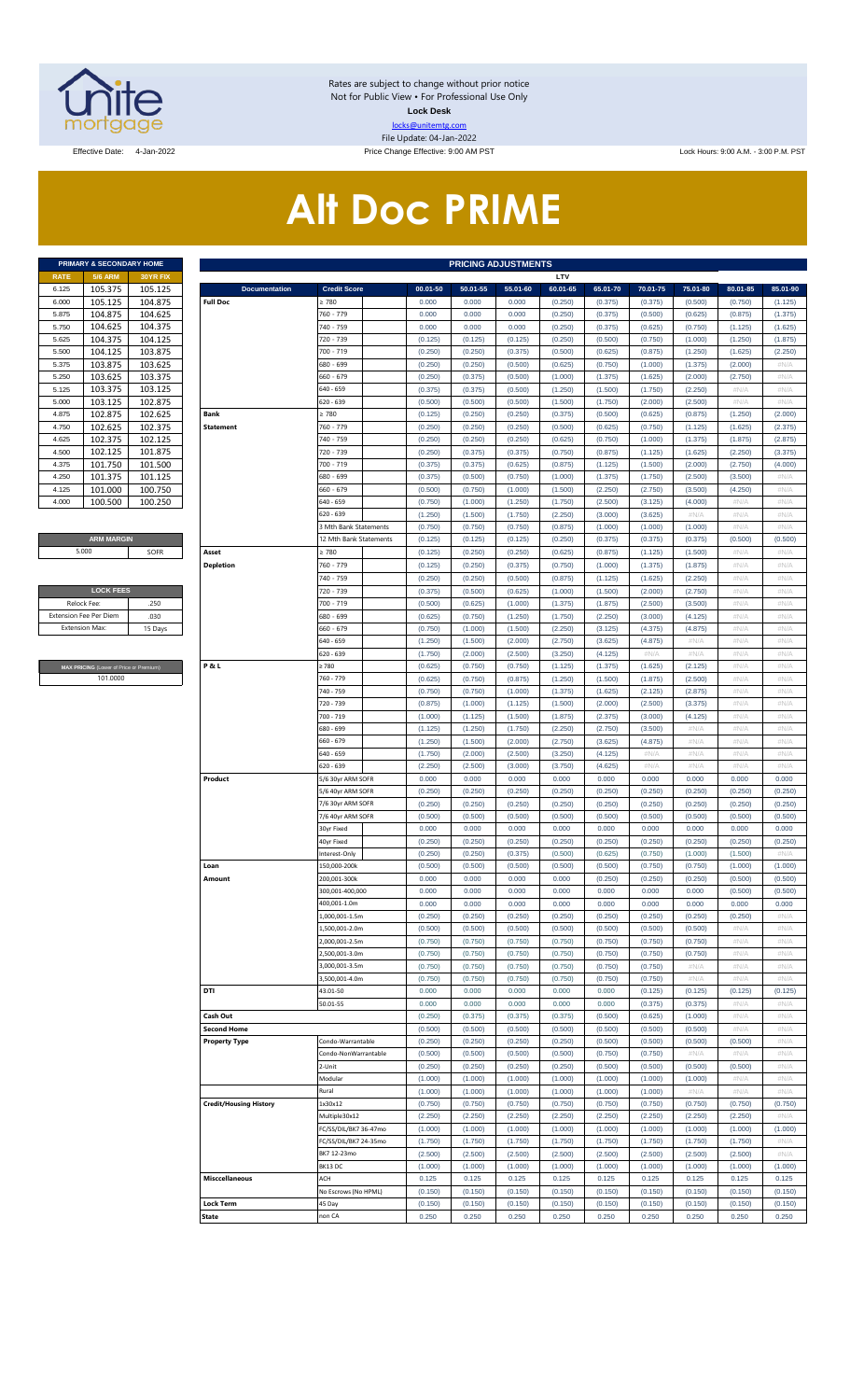

### [V](https://unitemortgage.com/)isit: https://unitemortgage.com

The pricing engine is the Formal price given, please access it through:

**Quick Pricer:** [https://un](https://unitemortgage.com/broker-resources/price-my-loan/)itemortgage.com/broker-resources/price-my-loan/

## **CALL US TODAY: 800-777-1207**

### **CONVENTIONAL PRODUCTS AND PRICING**

|       |               |                             |               |       |                             |               | <b>CONFORMING LOANS</b> |       |                             |               |               |       |               |                             |               |
|-------|---------------|-----------------------------|---------------|-------|-----------------------------|---------------|-------------------------|-------|-----------------------------|---------------|---------------|-------|---------------|-----------------------------|---------------|
|       |               | <b>DU CONF CONV 30 YEAR</b> |               |       | <b>DU CONF CONV 20 YEAR</b> |               |                         |       | <b>DU CONF CONV 15 YEAR</b> |               |               |       |               | <b>DU CONF CONV 10 YEAR</b> |               |
| Rate  | <b>10 Day</b> | <b>25 Day</b>               | <b>40 Day</b> | Rate  | <b>10 Day</b>               | <b>25 Day</b> | <b>40 Day</b>           | Rate  | <b>10 Day</b>               | <b>25 Day</b> | <b>40 Day</b> | Rate  | <b>10 Day</b> | <b>25 Day</b>               | <b>40 Day</b> |
| 3.750 | (4.375)       | (4.250)                     | (4.125)       | 3.500 | (4.250)                     | (4.125)       | (4.000)                 | 3.000 | (3.875)                     | (3.750)       | (3.625)       | 2.875 | (3.500)       | (3.375)                     | (3.250)       |
| 3.625 | (4.000)       | (3.875)                     | (3.750)       | 3.375 | (3.875)                     | (3.750)       | (3.625)                 | 2.875 | (3.500)                     | (3.375)       | (3.250)       | 2.750 | (3.125)       | (3.000)                     | (2.875)       |
| 3.500 | (3.500)       | (3.375)                     | (3.250)       | 3.250 | (3.375)                     | (3.250)       | (3.125)                 | 2.750 | (3.125)                     | (3.000)       | (2.875)       | 2.625 | (2.625)       | (2.500)                     | (2.375)       |
| 3.375 | (3.000)       | (2.875)                     | (2.750)       | 3.125 | (3.000)                     | (2.875)       | (2.750)                 | 2.625 | (2.750)                     | (2.625)       | (2.500)       | 2.500 | (2.250)       | (2.125)                     | (2.000)       |
| 3.250 | (2.500)       | (2.375)                     | (2.250)       | 3.000 | (2.500)                     | (2.375)       | (2.250)                 | 2.500 | (2.250)                     | (2.125)       | (2.000)       | 2.375 | (1.750)       | (1.625)                     | (1.500)       |
| 3.125 | (1.875)       | (1.750)                     | (1.625)       | 2.875 | (2.125)                     | (2.000)       | (1.875)                 | 2.375 | (1.750)                     | (1.625)       | (1.500)       | 2.250 | (1.375)       | (1.250)                     | (1.125)       |
| 3.000 | (1.375)       | (1.250)                     | (1.125)       | 2.750 | (1.500)                     | (1.375)       | (1.250)                 | 2.250 | (1.250)                     | (1.125)       | (1.000)       | 2.125 | (1.000)       | (0.875)                     | (0.750)       |
| 2.875 | (0.750)       | (0.625)                     | (0.500)       | 2.625 | (0.750)                     | (0.625)       | (0.500)                 | 2.125 | (0.750)                     | (0.625)       | (0.500)       | 2.000 | (0.500)       | (0.375)                     | (0.250)       |
| 2.750 | (0.125)       | 0.000                       | 0.125         | 2.500 | 0.125                       | 0.250         | 0.375                   | 2.000 | (0.125)                     | 0.000         | 0.125         | 1.875 | 0.000         | 0.125                       | 0.250         |
| 2.625 | 0.625         | 0.750                       | 0.875         | 2.375 | 0.750                       | 0.875         | 1.000                   | 1.875 | 0.625                       | 0.750         | 0.875         | 1.750 | 0.625         | 0.750                       | 0.875         |
|       |               |                             |               |       |                             |               |                         |       |                             |               |               |       |               |                             |               |
|       |               | LP CONF CONV 30 YEAR        |               |       | LP CONF CONV 20 YEAR        |               |                         |       | LP CONF CONV 15 YEAR        |               |               |       |               | LP CONF CONV 10 YEAR        |               |
| Rate  | 10 Day        | 25 Day                      | 40 Day        | Rate  | 10 Day                      | 25 Day        | 40 Day                  | Rate  | 10 Dav                      | <b>25 Day</b> | 40 Day        | Rate  | <b>10 Day</b> | <b>25 Day</b>               | 40 Day        |
| 3.875 | (4.750)       | (4.625)                     | (4.500)       | 3.625 | (4.500)                     | (4.375)       | (4.250)                 | 3.125 | (4.125)                     | (4.000)       | (3.875)       | 3.000 | (3.625)       | (3.500)                     | (3.375)       |
| 3.750 | (4.375)       | (4.250)                     | (4.125)       | 3.500 | (4.125)                     | (4.000)       | (3.875)                 | 3.000 | (3.875)                     | (3.750)       | (3.625)       | 2.875 | (3.375)       | (3.250)                     | (3.125)       |
| 3.625 | (3.875)       | (3.750)                     | (3.625)       | 3.375 | (3.750)                     | (3.625)       | (3.500)                 | 2.875 | (3.500)                     | (3.375)       | (3.250)       | 2.750 | (3.000)       | (2.875)                     | (2.750)       |
| 3.500 | (3.375)       | (3.250)                     | (3.125)       | 3.250 | (3.250)                     | (3.125)       | (3.000)                 | 2.750 | (3.125)                     | (3.000)       | (2.875)       | 2.625 | (2.625)       | (2.500)                     | (2.375)       |
| 3.375 | (2.750)       | (2.625)                     | (2.500)       | 3.125 | (2.875)                     | (2.750)       | (2.625)                 | 2.625 | (2.625)                     | (2.500)       | (2.375)       | 2.500 | (2.125)       | (2.000)                     | (1.875)       |
| 3.250 | (2.375)       | (2.250)                     | (2.125)       | 3.000 | (2.375)                     | (2.250)       | (2.125)                 | 2.500 | (2.125)                     | (2.000)       | (1.875)       | 2.375 | (1.750)       | (1.625)                     | (1.500)       |
| 3.125 | (1.750)       | (1.625)                     | (1.500)       | 2.875 | (2.000)                     | (1.875)       | (1.750)                 | 2.375 | (1.500)                     | (1.375)       | (1.250)       | 2.250 | (1.375)       | (1.250)                     | (1.125)       |
| 3.000 | (1.250)       | (1.125)                     | (1.000)       | 2.750 | (1.250)                     | (1.125)       | (1.000)                 | 2.250 | (1.125)                     | (1.000)       | (0.875)       | 2.125 | (0.875)       | (0.750)                     | (0.625)       |
| 2.875 | (0.625)       | (0.500)                     | (0.375)       | 2.625 | (0.625)                     | (0.500)       | (0.375)                 | 2.125 | (0.500)                     | (0.375)       | (0.250)       | 2.000 | (0.375)       | (0.250)                     | (0.125)       |
| 2.750 | 0.000         | 0.125                       | 0.250         | 2.500 | 0.250                       | 0.375         | 0.500                   | 2.000 | 0.125                       | 0.250         | 0.375         | 1.875 | 0.125         | 0.250                       | 0.375         |
| 2.625 | 0.750         | 0.875                       | 1.000         | 2.375 | 0.875                       | 1.000         | 1.125                   | 1.875 | 0.750                       | 0.875         | 1.000         | 1.750 | 0.750         | 0.875                       | 1.000         |

|       | <b>DU HIGH BALANCE 30 YEAR</b> |         |         | <b>DU HIGH BALANCE 15 YEAR</b> |               |         |               |      | <b>DU HIGH BALANCE 20 YEAR</b> |           |        | <b>DU HIGH BALANCE 10 YEAR</b> |               |          |               |  |
|-------|--------------------------------|---------|---------|--------------------------------|---------------|---------|---------------|------|--------------------------------|-----------|--------|--------------------------------|---------------|----------|---------------|--|
| Rate  | <b>10 Day</b>                  | 25 Day  | 40 Day  | Rate                           | <b>10 Day</b> | 25 Day  | <b>40 Day</b> | Rate | 10 Day                         | 25 Day    | 40 Day | Rate                           | <b>10 Day</b> | $25$ Day | <b>40 Day</b> |  |
| 3.875 | (4.000)                        | (3.875) | (3.750) | 3.125                          | (2.375)       | (2.250) | (2.125)       |      |                                |           |        |                                |               |          |               |  |
| 3.750 | (3.625)                        | (3.500) | (3.375) | 3.000                          | (2.750)       | (2.625) | (2.500)       |      |                                |           |        |                                |               |          |               |  |
| 3.625 | (3.375)                        | (3.250) | (3.125) | 2.875                          | (2.625)       | (2.500) | (2.375)       |      |                                |           |        |                                |               |          |               |  |
| 3.500 | (2.625)                        | (2.500) | (2.375) | 2.750                          | (2.250)       | (2.125) | (2.000)       |      |                                | <b>SA</b> |        |                                |               |          |               |  |
| 3.375 | (2.125)                        | (2.000) | (1.875) | 2.625                          | (1.875)       | (1.750) | (1.625)       |      |                                |           |        |                                |               | e.       |               |  |
| 3.250 | (1.750)                        | (1.625) | (1.500) | 2.500                          | (1.375)       | (1.250) | (1.125)       |      |                                | NU        |        |                                |               |          |               |  |
| 3.125 | (1.000)                        | (0.875) | (0.750) | 2.375                          | (0.750)       | (0.625) | (0.500)       |      | ŧ,                             |           |        |                                |               |          |               |  |
| 3.000 | (0.500)                        | (0.375) | (0.250) | 2.250                          | (0.375)       | (0.250) | (0.125)       |      |                                |           |        |                                |               |          |               |  |
| 2.875 | 0.000                          | 0.125   | 0.250   | 2.125                          | 0.125         | 0.250   | 0.375         |      |                                |           |        |                                |               |          |               |  |
| 2.750 | 0.625                          | 0.750   | 0.875   | 2.000                          | 0.625         | 0.750   | 0.875         |      |                                |           |        |                                |               |          |               |  |

**MAX NET PRICING IS 104.000 HIGH BALANCE MAX NET PRICING IS 103.000 Rates and pricing are subject to change without notice.** This document is limited to current Unite Mortgage Wholesale Lending Solutions, and should not be intended as legal advice, legal opinion, or any other advice on specific facts or circumstances. Such policy and practice ar 自 All Rights Reserved. 01.2022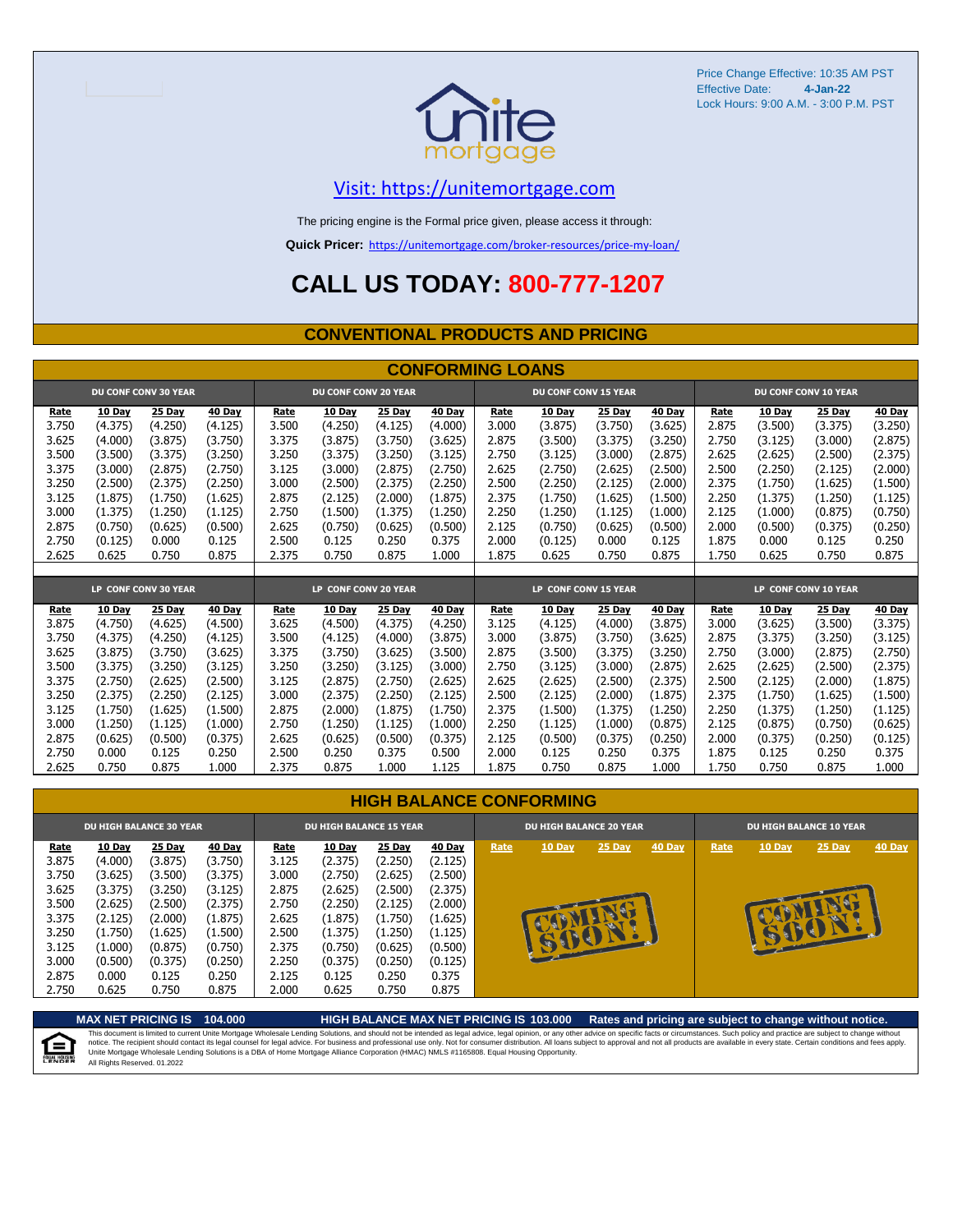

### [V](https://unitemortgage.com/)isit: https://unitemortgage.com

The pricing engine is the Formal price given, please access it through:

**Quick Pricer:** [https://un](https://unitemortgage.com/broker-resources/price-my-loan/)itemortgage.com/broker-resources/price-my-loan/

## **CALL US TODAY: 800-777-1207**

|                             | <b>HOME AFFORDABLE PRODUCTS</b> |         |         |       |                                          |         |               |                          |               |               |         |                                       |              |        |        |
|-----------------------------|---------------------------------|---------|---------|-------|------------------------------------------|---------|---------------|--------------------------|---------------|---------------|---------|---------------------------------------|--------------|--------|--------|
| <b>DU HOMEREADY 30 YEAR</b> |                                 |         |         |       | <b>DU HOMEREADY HIGH BALANCE 30 YEAR</b> |         |               | LP HOME POSSIBLE 30 YEAR |               |               |         | LP HOME POSSIBLE HIGH BALANCE 30 YEAR |              |        |        |
| <u>Rate</u>                 | 10 Day                          | 25 Day  | 40 Day  | Rate  | <b>10 Day</b>                            | 25 Day  | <b>40 Day</b> | Rate                     | <b>10 Day</b> | <b>25 Day</b> | 40 Day  | Rate                                  | 10 Day       | 25 Day | 40 Day |
| 3.750                       | (4.000)                         | (3.875) | (3.750) | 3.875 | (3.375)                                  | (3.250) | (3.125)       | 3.750                    | (4.250)       | (4.125)       | (4.000) |                                       |              |        |        |
| 3.625                       | (3.500)                         | (3.375) | (3.250) | 3.750 | (2.750)                                  | (2.625) | (2.500)       | 3.625                    | (3.875)       | (3.750)       | (3.625) |                                       |              |        |        |
| 3.500                       | (3.250)                         | (3.125) | (3.000) | 3.625 | (3.250)                                  | (3.125) | (3.000)       | 3.500                    | (3.250)       | (3.125)       | (3.000) |                                       |              |        |        |
| 3.375                       | (2.750)                         | (2.625) | (2.500) | 3.500 | (2.875)                                  | (2.750) | (2.625)       | 3.375                    | (2.750)       | (2.625)       | (2.500) |                                       |              | NG     |        |
| 3.250                       | (2.125)                         | (2.000) | (1.875) | 3.375 | (2.375)                                  | (2.250) | (2.125)       | 3.250                    | (2.250)       | (2.125)       | (2.000) |                                       |              |        |        |
| 3.125                       | (1.500)                         | (1.375) | (1.250) | 3.250 | (1.750)                                  | (1.625) | (1.500)       | 3.125                    | (1.500)       | (1.375)       | (1.250) |                                       | $\mathbf{u}$ | BOT    |        |
| 3.000                       | (1.125)                         | (1.000) | (0.875) | 3.125 | (1.250)                                  | (1.125) | (1.000)       | 3.000                    | (1.000)       | (0.875)       | (0.750) |                                       |              |        |        |
| 2.875                       | (0.500)                         | (0.375) | (0.250) | 3.000 | (0.750)                                  | (0.625) | (0.500)       | 2.875                    | (0.500)       | (0.375)       | (0.250) |                                       |              |        |        |
| 2.750                       | 0.125                           | 0.250   | 0.375   | 2.875 | (0.125)                                  | 0.000   | 0.125         | 2.750                    | 0.125         | 0.250         | 0.375   |                                       |              |        |        |
| 2.625                       | 0.875                           | 1.000   | 1.125   | 2.750 | 0.625                                    | 0.750   | 0.875         | 2.625                    | 1.000         | 1.125         | 1.250   |                                       |              |        |        |

| <b>HOME READY AND HOMEPOSSIBLE CAP LIMITS</b>      |       |      |      |      |      |       |       |                                                                                                              |       |  |  |  |
|----------------------------------------------------|-------|------|------|------|------|-------|-------|--------------------------------------------------------------------------------------------------------------|-------|--|--|--|
|                                                    |       |      |      |      |      |       |       | $\text{LTV} \leq 60$ 60.01 - 65 65.01 - 70 70.01 - 75 75.01 - 80 80.01 - 85 85.01 - 90 90.01 - 95 95.01 - 97 |       |  |  |  |
| HomeReady/Home Possible FICO >=680 Adjustment Caps | 1.500 | .500 | .500 | .500 | .500 | 0.000 | 0.000 | 0.000                                                                                                        | 0.000 |  |  |  |
| HomeReady/Home Possible FICO <680 Adjustment Caps  | 1.500 | .500 | .500 | .500 | .500 | .500  | .500  | .500                                                                                                         | 1.500 |  |  |  |

MAX NET PRICING IS 103.000 Rates and pricing are subject to change without notice.<br>This document is limited to current Unite Mortgage Wholesale Lending Solutions, and should not be intended as legal advice, legal opinion,



All Rights Reserved. 01.2022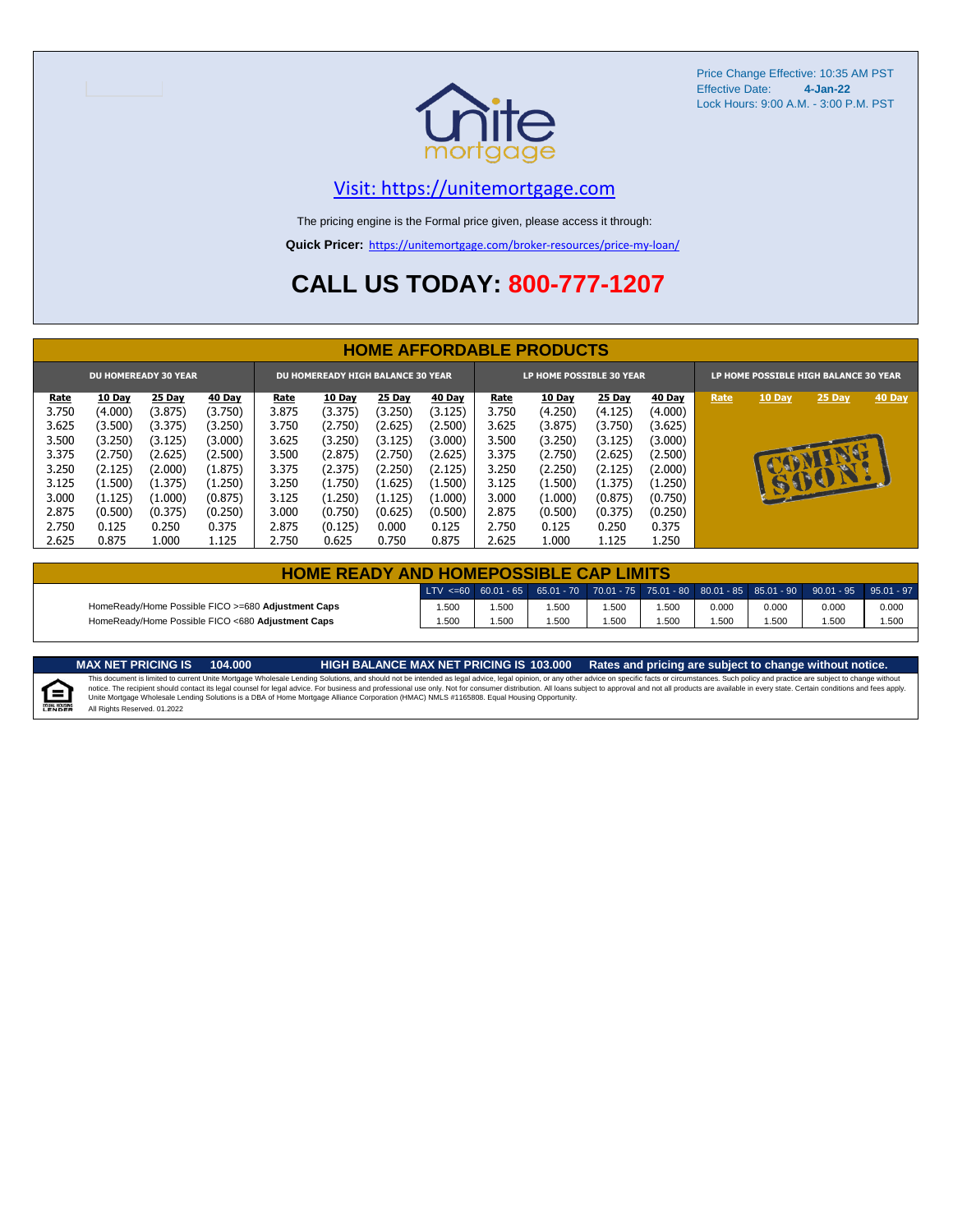

## [V](https://unitemortgage.com/)isit: https://unitemortgage.com

The pricing engine is the Formal price given, please access it through:

**Quick Pricer:** [https://un](https://unitemortgage.com/broker-resources/price-my-loan/)itemortgage.com/broker-resources/price-my-loan/

## **CALL US TODAY: 800-777-1207**

|                                                                                | <b>CONVENTIONAL PRICING ADJUSTMENTS</b>                                                |                                                   |                         |              |              |              |                    |              |                                                                                      |              |
|--------------------------------------------------------------------------------|----------------------------------------------------------------------------------------|---------------------------------------------------|-------------------------|--------------|--------------|--------------|--------------------|--------------|--------------------------------------------------------------------------------------|--------------|
| Credit Score / LTV                                                             | Loan Terms > 15 years                                                                  | $LTV \le 60$                                      | $60.01 - 70$            | $70.01 - 75$ | $75.01 - 80$ | $80.01 - 85$ | $85.01 - 90$       | $90.01 - 95$ | $95.01 - 97$                                                                         | >97.00%      |
| $740+$                                                                         |                                                                                        | 0.000                                             | 0.250                   | 0.250        | 0.500        | 0.250        | 0.250              | 0.250        | 0.750                                                                                | 0.750        |
| 720 - 739                                                                      |                                                                                        | 0.000                                             | 0.250                   | 0.500        | 0.750        | 0.500        | 0.500              | 0.500        | 1.000                                                                                | 1.000        |
| 700 - 719                                                                      |                                                                                        | 0.000                                             | 0.500                   | 1.000        | 1.250        | 1.000        | 1.000              | 1.000        | 1.500                                                                                | 1.500        |
| 680 - 699                                                                      |                                                                                        | 0.000                                             | 0.500                   | 1.250        | 1.750        | 1.500        | 1.250              | 1.250        | 1.500                                                                                | 1.500        |
| 660 - 679                                                                      |                                                                                        | 0.000                                             | 1.000                   | 2.250        | 2.750        | 2.750        | 2.250              | 2.250        | 2.250                                                                                | 2.250        |
| $640 - 659$                                                                    |                                                                                        | 0.500                                             | 1.250                   | 2.750        | 3.000        | 3.250        | 2.750              | 2.750        | 2.750                                                                                | 2.750        |
| 620-639                                                                        |                                                                                        | 0.500                                             | 1.500                   | 3.000        | 3.000        | 3.250        | 3.250              | 3.250        | 3.500                                                                                | 3.500        |
| Cash Out (Ex. Student Loan Only) All Loan Terms. Cumulative with above adjust. |                                                                                        | $LTV \le 60$                                      | $60.01 - 70$            | $70.01 - 75$ | $75.01 - 80$ |              |                    |              |                                                                                      |              |
| $740+$                                                                         |                                                                                        | 0.375                                             | 0.625                   | 0.625        | 0.875        |              |                    |              |                                                                                      |              |
| 720 - 739                                                                      |                                                                                        | 0.375                                             | 1.000                   | 1.000        | 1.125        |              |                    |              |                                                                                      |              |
| 700 - 719                                                                      |                                                                                        | 0.375                                             | 1.000                   | 1.000        | 1.125        |              |                    |              |                                                                                      |              |
| 680 - 699                                                                      |                                                                                        | 0.375                                             | 1.125                   | 1.125        | 1.750        |              |                    |              |                                                                                      |              |
| 660 - 679                                                                      |                                                                                        | 0.625                                             | 1.125                   | 1.125        | 1.875        |              |                    |              |                                                                                      |              |
| $640 - 659$                                                                    |                                                                                        | 0.625                                             | 1.625                   | 1.625        | 2.625        |              |                    |              |                                                                                      |              |
| 620 - 639                                                                      |                                                                                        | 0.625                                             | 1.625                   | 1.625        | 3.125        |              |                    |              |                                                                                      |              |
| <b>Other Price Adjustments</b><br>All Loan Terms                               | Cumulative with above adjustments                                                      | $LTV \le 60$                                      | $60.01 - 65$            | $65.01 - 70$ | $70.01 - 75$ | $75.01 - 80$ | $80.01 - 85$       | $85.01 - 90$ | $90.01 - 95$                                                                         | $95.01 - 97$ |
| High Balance Purchase and R/T Refinance                                        |                                                                                        | 0.250                                             | 0.250                   | 0.250        | 0.250        | 0.250        | 0.250              | 0.250        | 0.250                                                                                | <b>NA</b>    |
| High Balance Cash-Out Refinance                                                |                                                                                        | 1.000                                             | 1.000                   | 1.000        | 1.000        | 1.000        | <b>NA</b>          | <b>NA</b>    | <b>NA</b>                                                                            | <b>NA</b>    |
| High Balance ARMs (Adjustment Based on CLTV)                                   |                                                                                        | 0.750                                             | 0.750                   | 0.750        | 0.750        | 1.500        | 1.500              | 1.500        | 1.500                                                                                | <b>NA</b>    |
| <b>ARMs</b>                                                                    |                                                                                        | 0.000                                             | 0.000                   | 0.000        | 0.000        | 0.000        | 0.000              | 0.000        | 0.250                                                                                | <b>NA</b>    |
|                                                                                |                                                                                        |                                                   |                         |              |              |              |                    |              |                                                                                      |              |
| HomeReady/Home Possible FICO >=680 Adjustment Caps                             |                                                                                        | 1.500                                             | 1.500                   | 1.500        | 1.500        | 1.500        | 0.000              | 0.000        | 0.000                                                                                | 0.000        |
| HomeReady/Home Possible FICO <680 Adjustment Caps                              |                                                                                        | 1.500                                             | 1.500                   | 1.500        | 1.500        | 1.500        | 1.500              | 1.500        | 1.500                                                                                | 1.500        |
| <b>Investment Properties</b>                                                   |                                                                                        | 2.125                                             | 2.125                   | 2.125        | 2.125        | 3.375        | 4.125              | <b>NA</b>    | <b>NA</b>                                                                            | <b>NA</b>    |
| Second Home                                                                    |                                                                                        | 0.000                                             | 0.000                   | 0.000        | 0.000        | 0.000        | 0.000              | 0.250        | 5.000                                                                                | 5.000        |
| Manufactured home                                                              |                                                                                        | 0.500                                             | 0.500                   | 0.500        | 0.500        | 0.500        | 0.500              | 0.500        | 0.500                                                                                | 0.500        |
| 2-4 Unit Properties (3-4 unit max LTV is 75% (DU) and 80% (LP))                |                                                                                        | 1.000                                             | 1.000                   | 1.000        | 1.000        | 1.000        | 1.000              | <b>NA</b>    | <b>NA</b>                                                                            | <b>NA</b>    |
| Condos - Loan Terms > 15Y (does not apply to Detached building types)          |                                                                                        | 0.000                                             | 0.000                   | 0.000        | 0.000        | 0.750        | 0.750              | 0.750        | 0.750                                                                                | 0.750        |
|                                                                                | Escrow Waiver (LTV >80% not available in NM, LTV >90% does not apply to HB Nationwide) | 0.000                                             | 0.000                   | 0.000        | 0.000        | 0.000        | 0.000              | 0.000        | 0.000                                                                                | <b>NA</b>    |
| UW Waiver Fee (ALL LTV) - based on loan size                                   |                                                                                        |                                                   |                         |              |              |              |                    |              |                                                                                      |              |
|                                                                                |                                                                                        |                                                   |                         |              |              |              |                    |              |                                                                                      |              |
|                                                                                | <b>ALL SUBORDINATE FINANCING .375%</b>                                                 |                                                   |                         |              |              |              |                    |              |                                                                                      |              |
| <b>LTV Range</b>                                                               | <b>CLTV Range</b>                                                                      |                                                   | Credit Score < 720      |              |              |              | Credit Score > 720 |              |                                                                                      |              |
| ≤ 65.00%                                                                       | 80.01% - 95.00%                                                                        |                                                   | 0.500                   |              |              |              | 0.250              |              |                                                                                      |              |
| 65.01% - 75.00%                                                                | $80.01\% - 95.00\%$                                                                    |                                                   | 0.750                   |              |              |              | 0.500              |              |                                                                                      |              |
| 75.01% - 95.00%                                                                | $90.01\% - 95.00\%$                                                                    |                                                   | 1.000                   |              |              |              | 0.750              |              |                                                                                      |              |
| 75.01% - 90.00%                                                                | 76.01% - 90.00%                                                                        |                                                   | 1.000                   |              |              |              | 0.750              |              |                                                                                      |              |
| $\leq 95.00\%$                                                                 | 95.01% - 97.00%                                                                        |                                                   | 1.500                   |              |              |              | 1.500              |              |                                                                                      |              |
|                                                                                |                                                                                        |                                                   |                         |              |              |              |                    |              |                                                                                      |              |
|                                                                                | <b>LOCK EXTENSIONS - RELOCKS - OTHER CHANGES</b>                                       |                                                   |                         |              |              |              |                    |              |                                                                                      |              |
|                                                                                |                                                                                        |                                                   | <b>Lock Extensions:</b> |              |              |              |                    |              |                                                                                      |              |
| 1-4 days                                                                       | .03 / day                                                                              |                                                   |                         |              |              |              |                    |              |                                                                                      |              |
| 5 days                                                                         | 0.125                                                                                  |                                                   |                         |              |              |              |                    |              | 10 Day Lock Expires:                                                                 | 01/14/22     |
| 7 days                                                                         | 0.187                                                                                  |                                                   |                         |              |              |              |                    |              | 25 Day Lock Expires:                                                                 | 01/29/22     |
|                                                                                | 0.250                                                                                  |                                                   |                         |              |              |              |                    |              | 40 Day Lock Expires:                                                                 | 02/13/22     |
| 10 days                                                                        | 0.375                                                                                  |                                                   |                         |              |              |              |                    |              |                                                                                      |              |
| 15 days                                                                        |                                                                                        |                                                   |                         |              |              |              |                    |              |                                                                                      |              |
| Relocks:<br>Worse Case pricing plus additional .250 hit                        | <b>Other Changes:</b>                                                                  |                                                   |                         |              |              |              |                    |              |                                                                                      |              |
|                                                                                | Loan Program                                                                           | Worse Case if moving into different delivery type |                         |              |              |              |                    |              |                                                                                      |              |
|                                                                                | Rate Change                                                                            | Not subject to worse case pricing                 |                         |              |              |              |                    |              | Locks expiring on a non business day are<br>good through the following business day. |              |

|                            |                              |         |                                                                                                                                                                                                                                                                                                                                                                                                                                                                                                                                                                                                                | APOR: | 15/20 YR.:   | $2.500\%$ 1 YR CMT: | 0.120% |
|----------------------------|------------------------------|---------|----------------------------------------------------------------------------------------------------------------------------------------------------------------------------------------------------------------------------------------------------------------------------------------------------------------------------------------------------------------------------------------------------------------------------------------------------------------------------------------------------------------------------------------------------------------------------------------------------------------|-------|--------------|---------------------|--------|
|                            | <b>MAX NET PRICING IS</b>    | 104.000 | Rates and prices are subject to change without notice.                                                                                                                                                                                                                                                                                                                                                                                                                                                                                                                                                         |       | $25/30$ YR.: | 2.960% 1 YR Libor:  | 0.360% |
| ſ≘<br><b>EQUAL HOUSING</b> | All Rights Reserved. 01.2022 |         | This document is limited to current Unite Mortgage Wholesale Lending Solutions, and should not be intended as legal advice, legal opinion, or any other advice on specific facts or circumstances. Such policy and practice ar<br>notice. The recipient should contact its legal counsel for legal advice. For business and professional use only. Not for consumer distribution. All loans subject to approval and not all products are available in every stat<br>Unite Mortgage Wholesale Lending Solutions is a DBA of Home Mortgage Alliance Corporation (HMAC) NMLS #1165808. Equal Housing Opportunity. |       |              |                     |        |